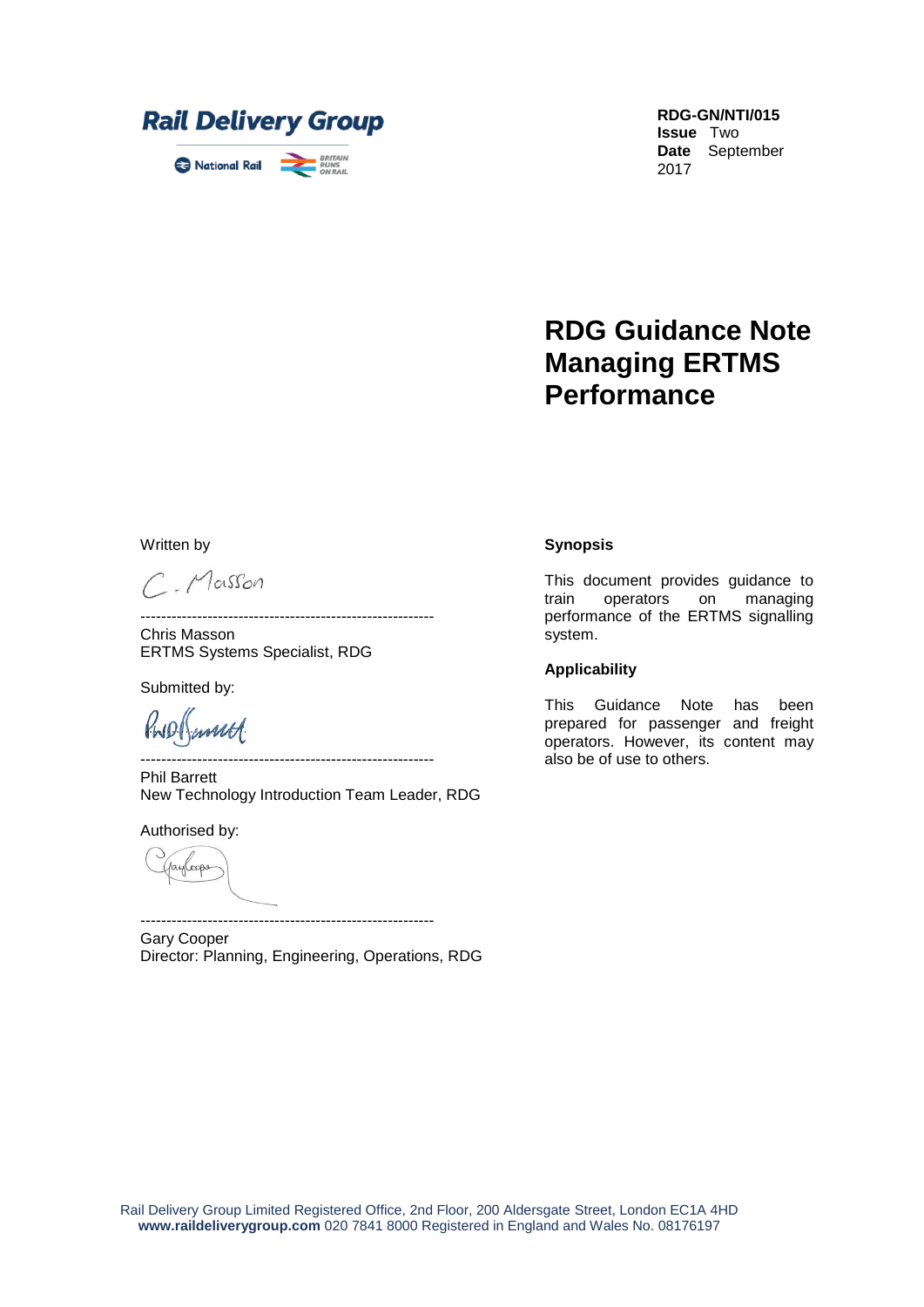## **Issue record**

| <b>Issue</b> | Date           | <b>Comments</b>                             |
|--------------|----------------|---------------------------------------------|
| l One        | March 2016     | First issue                                 |
| Two          | September 2017 | Reformatted to new RDG standard and updated |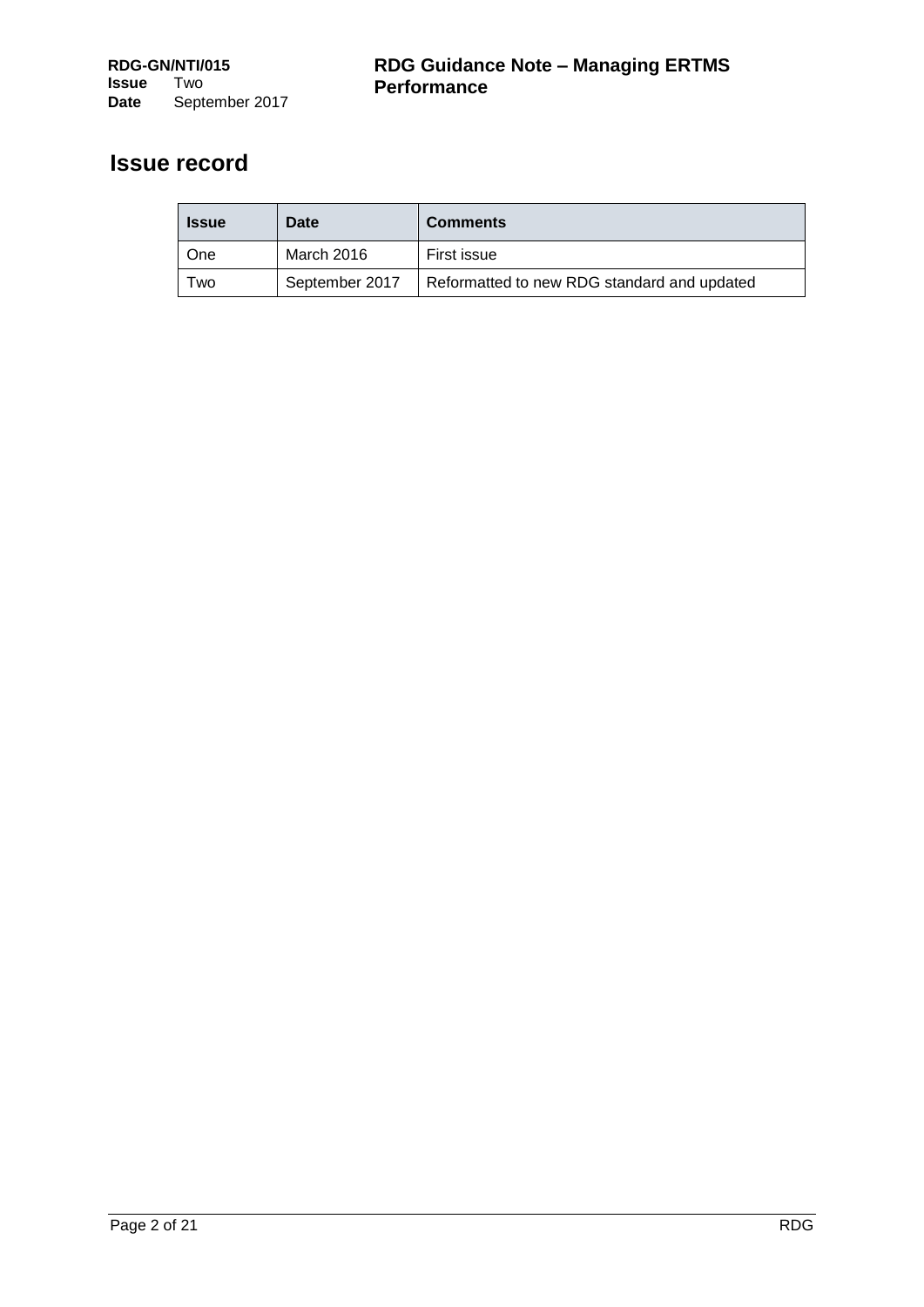# **Contents**

| Part 1 |                                                                         |  |
|--------|-------------------------------------------------------------------------|--|
| 1.1    |                                                                         |  |
| 1.2    |                                                                         |  |
| 1.3    |                                                                         |  |
|        |                                                                         |  |
| 2.1    |                                                                         |  |
| 2.2    |                                                                         |  |
| Part 3 |                                                                         |  |
| 3.1    |                                                                         |  |
| 3.2    |                                                                         |  |
| 3.3    |                                                                         |  |
| 3.4    |                                                                         |  |
| 3.5    |                                                                         |  |
| 3.6    |                                                                         |  |
| 3.7    |                                                                         |  |
| 3.8    |                                                                         |  |
| 3.9    |                                                                         |  |
|        | Part 4 ERTMS Scheme Performance Management Summary  16                  |  |
| 4.1    |                                                                         |  |
| 4.2    |                                                                         |  |
| 4.3    |                                                                         |  |
| 4.4    |                                                                         |  |
| 4.5    |                                                                         |  |
|        | Appendix A - Summary: Performance Risks & How They Change Over Time. 18 |  |
|        | Appendix B - Stakeholders and their Performance Measures 19             |  |
|        |                                                                         |  |
|        |                                                                         |  |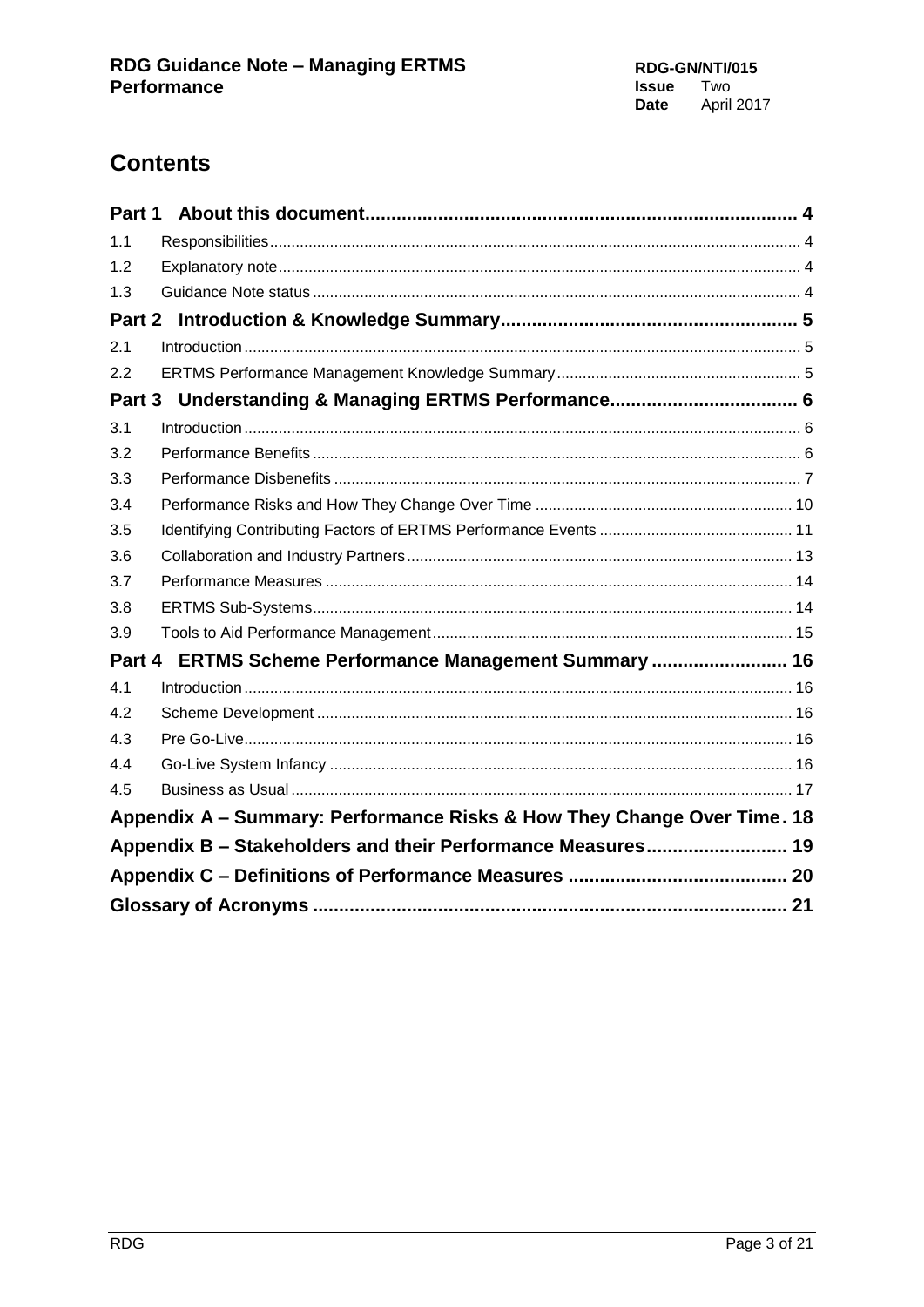## <span id="page-3-0"></span>**Part 1 About this Document**

## <span id="page-3-1"></span>**1.1 Responsibilities**

1.1.1 Copies of this Guidance Note should be distributed by RDG members to persons within their respective organisations for whom its content is relevant.

## <span id="page-3-2"></span>**1.2 Explanatory note**

- 1.2.1 RDG produces Guidance Notes for the information of its members. RDG is not a regulatory body and compliance with RDG Guidance Notes is not mandatory.
- 1.2.2 RDG Guidance Notes are intended to reflect good practice. RDG members are recommended to evaluate the guidance against their own arrangements in a structured and systematic way. Some or all parts of the guidance may not be appropriate to their operations. It is recommended that this process of evaluation and any subsequent decision to adopt (or not to adopt) elements of the guidance should be documented.

## <span id="page-3-3"></span>**1.3 Guidance Note status**

1.3.1 This document is not intended to create legally binding obligations between railway duty holders. This note is provided for guidance only.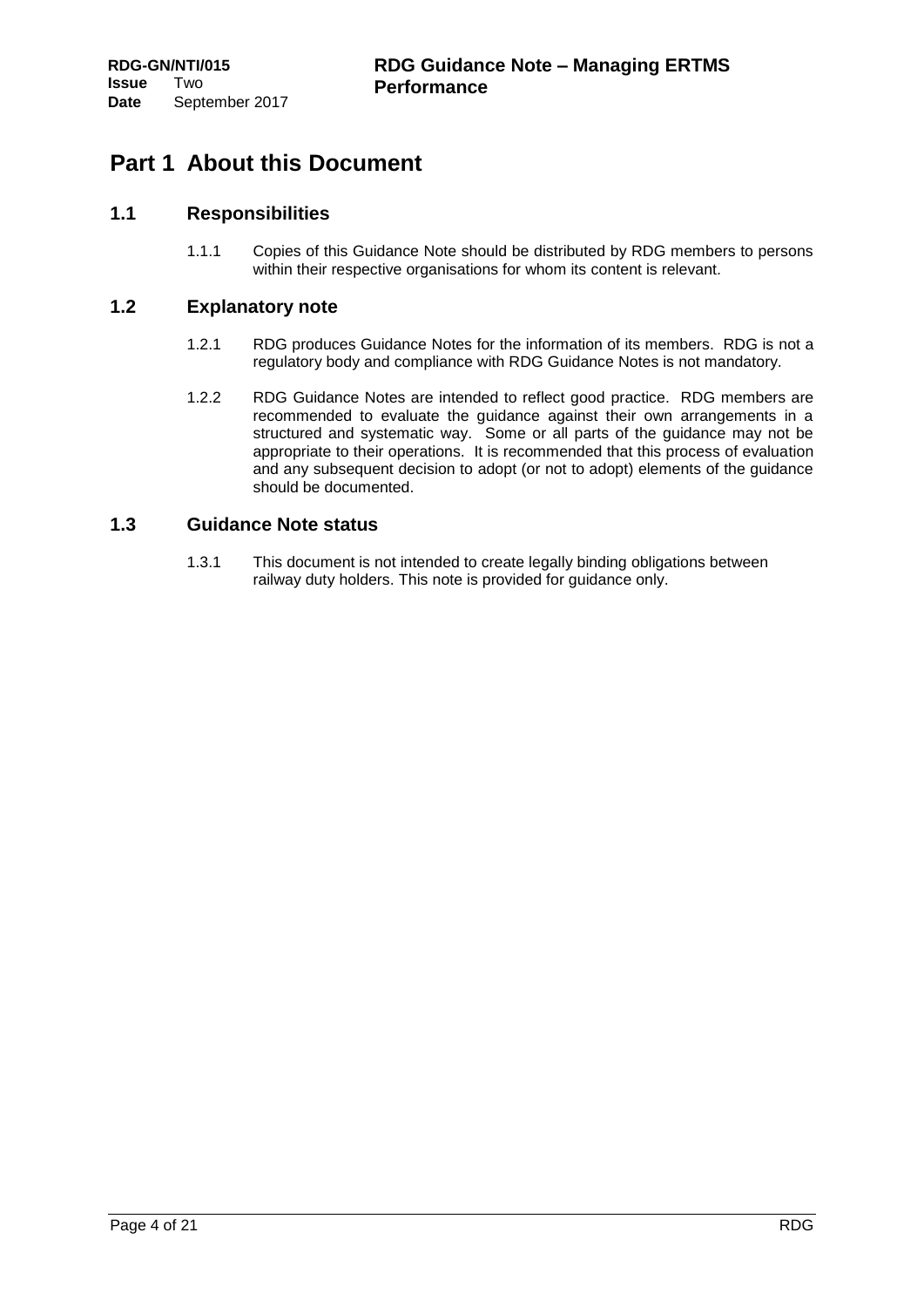## <span id="page-4-0"></span>**Part 2 Introduction & Knowledge Summary**

## <span id="page-4-1"></span>**2.1 Introduction**

- 2.1.1 The introduction of ERTMS is a major business change for the UK rail industry. This Guidance Note has been written to help railway staff who are involved in the performance management of the railway understand how the introduction of ERTMS will affect train service performance and the way in which it will need to be managed.
- 2.1.2 The management of train service performance is a key part of many different job descriptions, so not everything in this Guidance Note will be applicable to everyone who might read it.
- 2.1.3 This Guidance Note covers the types of issues that could affect TOC/FOCs performance. The document assumes a basic understanding of what ERTMS is, the different levels of deployment, and how it differs from conventional signalling and train protection systems in use nationally.

## <span id="page-4-2"></span>**2.2 ERTMS Performance Management Knowledge Summary**

- 2.2.1 The following bullet points provide a brief overview of important topics to be covered in more detail in this Guidance Note.
	- a) The benefits and disbenefits to performance which come from implementing ERTMS.
	- b) The top risks to performance delivery during the different stages of ERTMS development and deployment.
	- c) How to estimate the performance impact of introducing ERTMS.
	- d) The different performance measures used to assess the impact of ERTMS.
	- e) The national DRACAS process:
		- o Identification of best practice and learning from other ERTMS deployments.
		- o The stakeholders involved in ERTMS performance management and their different responsibilities.
		- o The process for identifying, diagnosing and resolving problems with ERTMS.
		- o The different systems used to investigate and manage ERTMS faults and incidents.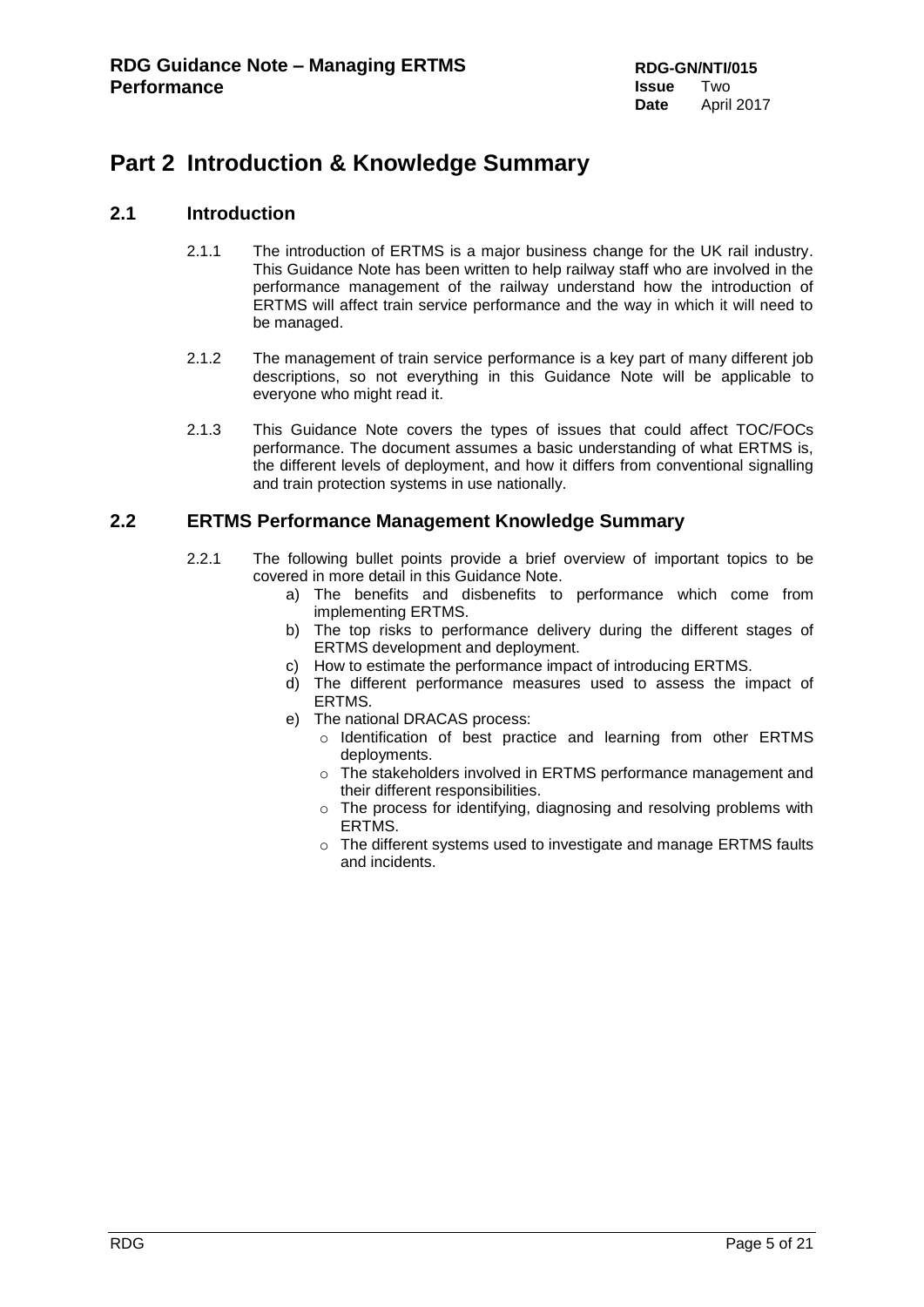## <span id="page-5-0"></span>**Part 3 Understanding and Managing ERTMS Performance**

## <span id="page-5-1"></span>**3.1 Introduction**

3.1.1 The introduction of ERTMS changes the way in which the train service is planned and operated. The new way of working can provide benefits to train service performance through improvements to the permanent timetable and to the way the service is managed. However, ERTMS could create disbenefits if the changes are implemented without considering the effect upon train service performance.

## <span id="page-5-2"></span>**3.2 Performance benefits**

## **Train planning**

#### **Increased line speed**

3.2.1 ETCS removes the need for permanent speed restrictions to be applied due to signal sighting constraints, because the driver can continuously manage the train's speed and braking using information on the route ahead from the Driver Machine Interface (DMI).

#### **Improved traffic flow**

- 3.2.2 On ETCS Level 2 deployments without lineside signals, block section lengths are no longer constrained by restrictions such as sighting (as mentioned above) or the need for uniformity between parallel running lines. This allows the section lengths to be optimised for traffic flow, speed or capacity.
- 3.2.3 On ETCS Level 2 overlay deployments, existing signal sections could be split with additional marked block sections (also referred to as virtual sections) to allow ETCS fitted trains to move closer to the train in front, thereby reducing congestion.
- 3.2.4 The introduction of ETCS means that approach control protection at junctions is no longer required, improving flow through junctions.

#### **Ability to run trains closer together**

3.2.5 ETCS constantly supervises trains' speed, therefore trains can be safely spaced based on their braking capability rather than that of the worst performing train on the route.

#### **Removal of speed restrictions for light engines and short-formed trains**

3.2.6 Speed restrictions for light engines are no longer required because ETCS supervises the speed and braking performance of fitted trains and ensures they can be brought to a stand before they pass the End of Authority (EoA).

## **Removal of TPWS for terminal platforms**

3.2.7 Speed restrictions imposed by TPWS on the approach to terminal platforms are no longer required as trains are supervised by ETCS This allows faster approach to platforms which will help with capacity approaching and departing from stations.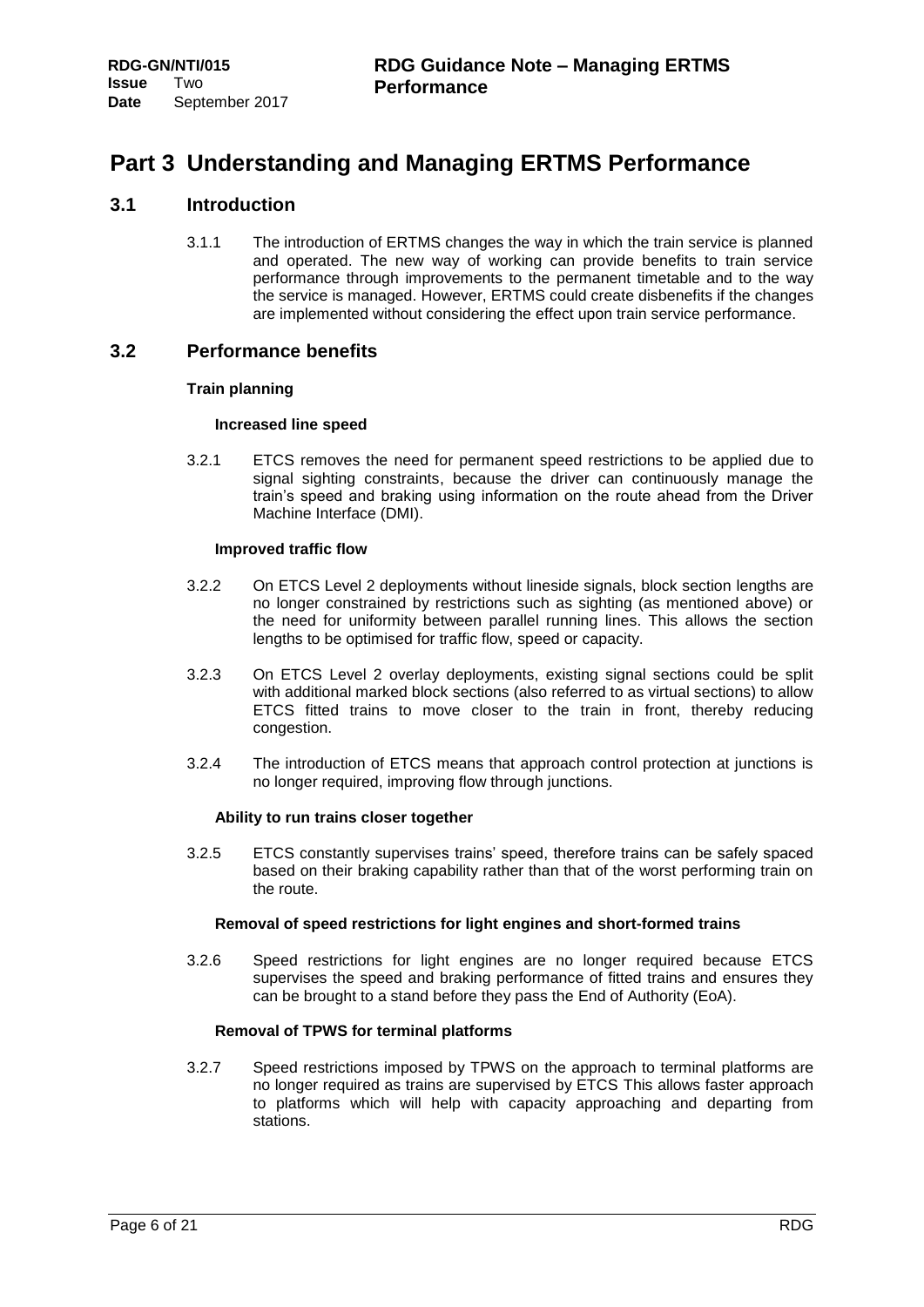#### **Service management**

#### **Improved implementation of reduced speed profiles (ESRs / TSRs)**

3.2.8 ETCS allows reduced speed profiles to be programmed directly into the system. This ensures that the duration, magnitude and area over which the speed reduction applies is kept to a minimum. This is possible because ETCS reduces the time required to apply and remove reduced speed profiles, provides continuous speed supervision to all trains through the affected area, and supervises each train to its own braking capability. ETCS also allows the speed restriction to be applied to any length independent of sections or sighting of signs, meaning shorter affected areas than with traditional means. In fitments of ETCS Level 2 without Lineside Signals, the application of TSRs can be done efficiently without warning boards or cautioning via the signaller. This reduces the need for staff to be on track which improves safety.

#### **Reduced performance impact from Signals Passed at Danger (SPADs)**

3.2.9 ETCS provides improved safety supervision over traditional train protection systems (e.g. TPWS). Therefore, when a Movement Authority (MA) exceedance occurs (passing an End of Authority - like a SPAD) there are opportunities to manage the affected train without compromising safety but reducing the negative effect on train service performance. Also, in the event of an MA exceedance, the ETCS Emergency Brake Curve is protecting the Supervised Location (comparable to the end of the overlap) so that the MA exceedance is likely to be low impact.

#### **Improved performance and incident management**

- 3.2.10 ERTMS enables monitoring of the on-board system and the infrastructure which can be used to improve performance and reliability.
- 3.2.11 Traffic Management, coupled with a Connected Driver Advisory System (C-DAS), improves traffic flow and provides a new way to manage recovery from incidents, reducing train service disruption.

#### **Bi-directional signalling**

3.2.12 The Digital Railway Programme states that bi-directional signalling must be provided. Not providing bi-directional signalling is a major risk, leading to like-forlike renewals with no capacity improvement. ERTMS enables easier deployment of bi-directional running on routes, as it only involves some additional Eurobalise Groups and data within the Radio Block Centre (RBC).

## <span id="page-6-0"></span>**3.3 Performance disbenefits**

#### **Train planning**

#### **Braking capabilities of trains may increase their headways**

3.3.1 The timing values which train planners use to space trains depend on their theoretical braking capability. Trains with poorer braking capabilities could find that these values increase. This could affect both freight and passenger locomotive hauled trains or those with vacuum braking systems.

#### **System design**

#### **Increased system complexity**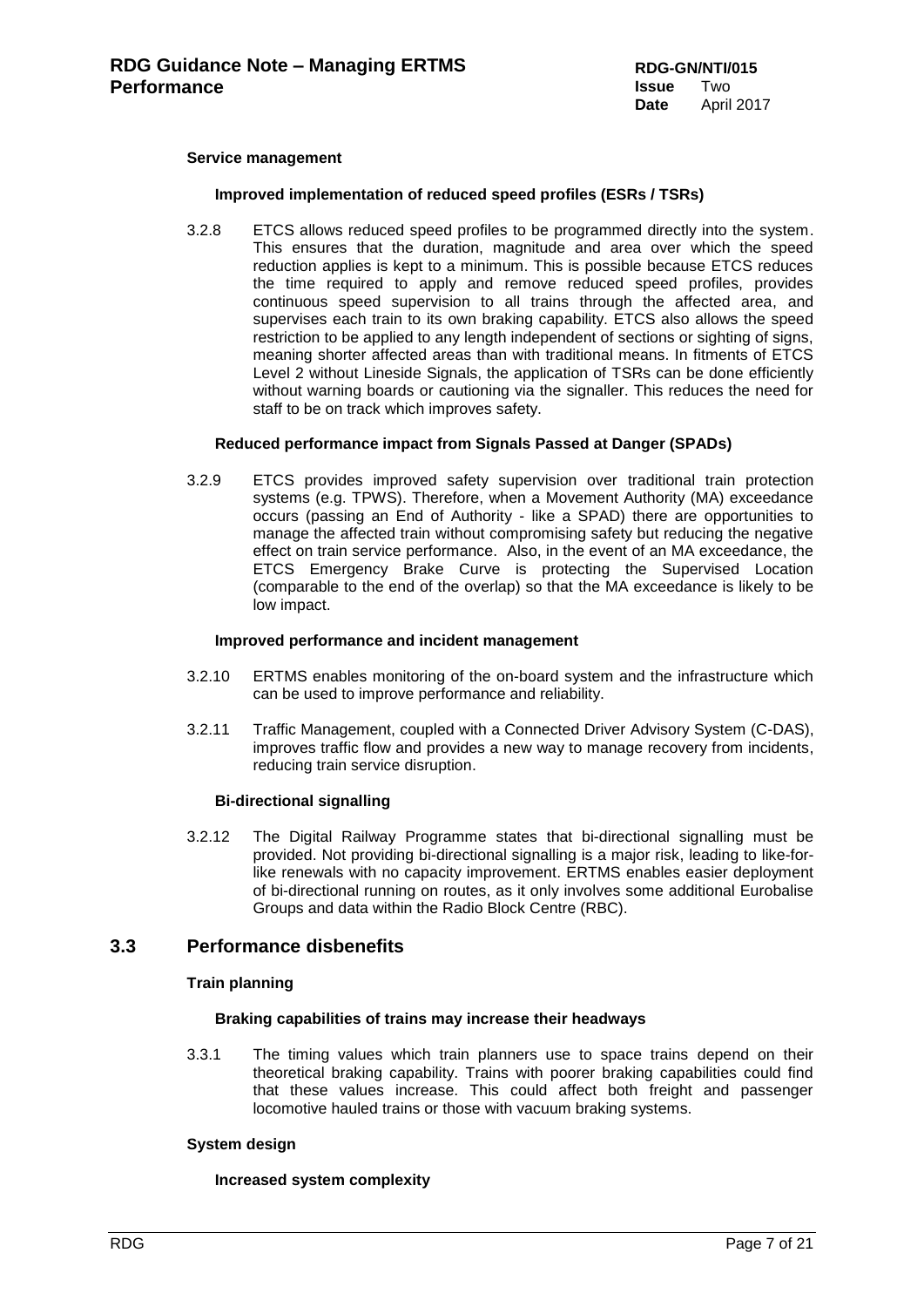3.3.2 Introducing new systems without removing or streamlining existing systems can reduce reliability (e.g. older fleet which are retrospectively fitted with ETCS, or existing infrastructure and signals having ETCS added in overlay).

#### **Harder to implement improvements**

3.3.3 System improvements which require changes to software (e.g. changes in functionality or display of driving information on DMI) could take much longer to implement. This is because many of the ERTMS specifications are contained within European legislation and can take time to change through due process (Change Requests). This may change with Brexit, but at time of writing, we cannot be sure of this. Currently, it is thought that on leaving the EU, it will take several years before Railway Interoperability legislation in GB law can be repealed and we could change the system outside of EU process. ERTMS specifications do support compatibility between different suppliers of track and train.

#### **Increased reliance on GSM-R for service delivery**

- 3.3.4 As well as the GSM-R network requirements for voice radios currently in service, all ETCS-fitted trains will require additional network capacity to support data transmissions. The reliance on GSM-R for service delivery means that issues such as network capacity, coverage, availability and interference for Public Mobile Network Operators (PMOs) can affect train service performance more than they do at present.
- 3.3.5 Network capacity risks can be mitigated using packet switching protocols. These allow multiple radios to make use of the same telecoms channel where previously it would have only supported one (circuit switching protocol, as used today). GSM-R coverage risks could be reduced through strategic use of overlapping telecoms coverage areas. Availability of the GSM-R network is being addressed by Network Rail Telecoms and their Performance Improvement Project (ARTEMIS). Interference risks should be mitigated by ensuring that the ETCS data radio has the latest specification in line with the Technical Specification for Interoperability and the European Telecoms Standards Institute for to protect the train against potential causes of interference.

#### **Risk from cyber-attacks and poor compliance with technological processes**

3.3.6 It is thought that cyber-attacks could disrupt services as ETCS is a software system using a data radio. It should be noted this has been assessed as a performance rather than a safety risk.

#### **Increased Movement Authority exceedances**

3.3.7 There are more potential causes of Movement Authority exceedances than there are for SPADs, although it is thought that some of these new situations will occur very rarely. As discussed above, when these MA exceedances do occur, it is likely that they will be of low impact.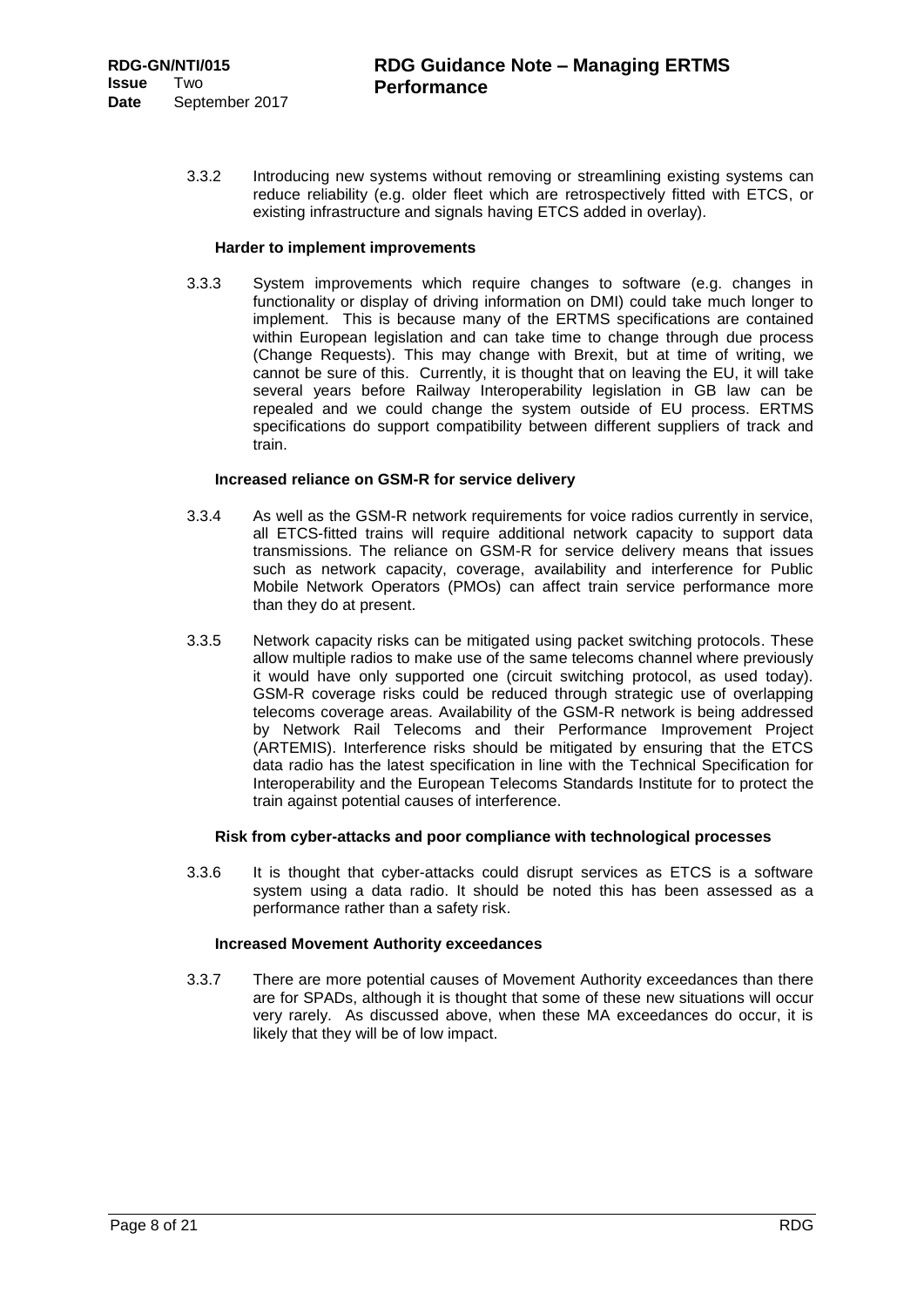#### **Increased chance of wrong routing events**

3.3.8 On ETCS Level 2 deployments without lineside signals, lineside routing information and route indicators are not provided, therefore the driver cannot confirm the route is correct. This risk can be mitigated through the additional use of Automatic Route Setting (ARS), Traffic Management (TM) and text messages over ETCS at high risk locations.

#### **Extension of speed reductions**

3.3.9 In locations with line speed reductions, ETCS treats the point of speed change as the supervised location and supervises the train's speed down to a point before this, thereby extending the lower speed duration. This is more of a risk to trains with poorer braking capabilities. Care should be given to checking the time in which NR expects a train running through a restriction to decelerate then recover back to line speed – a lesson learned from the Cambrian implementation was that NR calculated this time to be too short and delay was wrongly attributed to the TOC.

#### **Service management**

#### **Higher performance impact in some service disruption scenarios**

- 3.3.10 The complexities of ETCS and the way in which it is used to manage services during disruption means that delays for some types of incidents could be worse than they are at present.
	- a) Assisting failed trains (especially from the rear) is more complex than on a conventionally signalled railway. Processes and support for train crew will be an important part of reducing delay.
	- b) Unsignalled wrong direction moves are more difficult to undertake with ETCS. Fitting bi-directional signalling is the most appropriate way to mitigate the risks from this operation.
	- c) The system should be designed to prevent trains from having to run for long distances in restrictive modes with low ceiling speeds. Trains should be able to step up to Full Supervision mode at the earliest opportunity.
	- d) ETCS design and operational rules should be created to minimise the effect of situations where trains are stopped and talked past multiple block markers.

#### - **Change in skill set**

3.3.11 The introduction of ERTMS affects the knowledge and competency needed by operational staff (drivers, signallers, controllers, signal box Technical Officers, fleet maintainers etc.). Initial adjustment may impact train running performance until full confidence is acquired.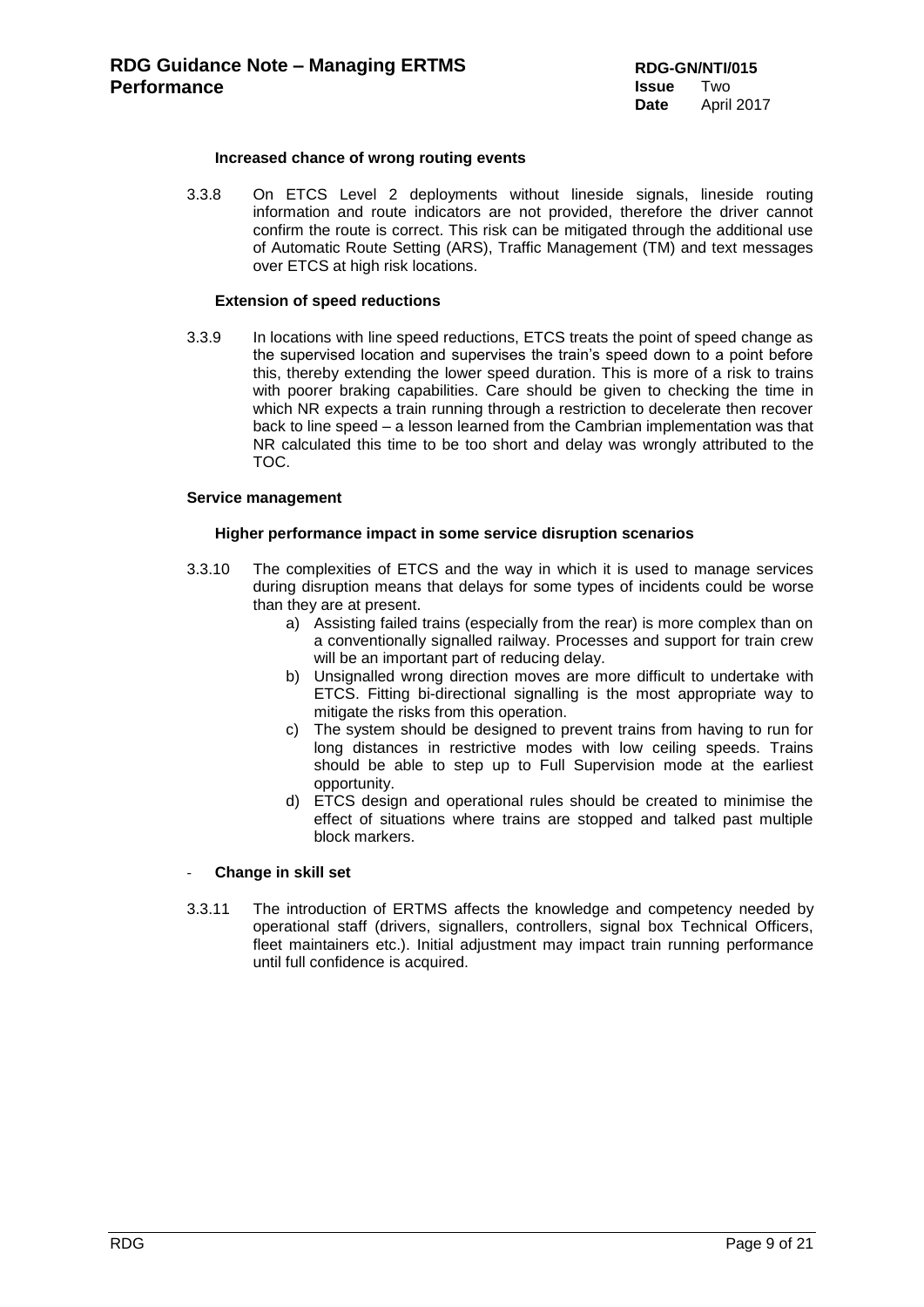## <span id="page-9-0"></span>**3.4 Performance risks and how they change over time**

3.4.1 There are four distinct time periods from scheme development through to implementation. Each has different risks and opportunities which can influence the impact of ERTMS.

#### **Scheme Development**

- 3.4.2 ERTMS enables an entirely new way of operating the railway, therefore it is critical that the scheme specification enables performance benefits to be realised. Too often schemes are developed to an internal client's remit rather than industry requirements. This will have a huge impact on performance if the system doesn't meet all users' needs. **The biggest risk to train service performance is not considering the implications of ERTMS early enough in scheme development, or using the current signalling as the base approach to specification and design.** Therefore, a key skill is to be able to interpret the scheme so that its impact on operation and performance is clear.
- 3.4.3 Schemes need to be designed to handle both current service levels and the predicted service growth over the life of the system, otherwise they will need to be upgraded again to allow for predicted growth of the railway.

#### **Pre Go-Live**

- 3.4.4 Decisions which have an enduring effect on performance (i.e. scheme design, train fitment and train service specification) should have been taken, so at this point the greatest risks to performance come from:
	- a) Infrastructure fitment.
	-
	- b) Fleet fitment.<br>c) The introduct The introduction of new or retro-fitted fleets.
	- d) System testing.
	- e) System commissioning.
- 3.4.5 Activities to mitigate these risks (*e.g.* First in Class programme and use of test tracks for confidence testing) are also part of this phase and should help operators to understand the size of the risk and keep it as low as possible. The risk to performance from infrastructure fitment, removal of redundant assets and fleet introduction is expected to be low because TOCs/FOCs are familiar with managing these activities.
- 3.4.6 As the Go-Live date is approached and system testing is undertaken, the risk to performance increases. The risk depends on the number of possessions which have been booked to do the testing, the amount of work which has been planned to take place within the possessions and the number/severity of issues which are discovered. As the latter, cannot be known in advance, the success of minimising the performance risk comes from having a realistic and achievable plan to complete testing and commissioning activities.
- 3.4.7 It is planned to have a section of overlay for each scheme, which will allow trains to be tested and on-train staff to gain experience and retain competence. This should prepare staff for the eventual removal of signals. However, releasing staff for initial training, and then again to maintain competency leads to a lack of confidence in using the system which would result in additional performance incidents.

,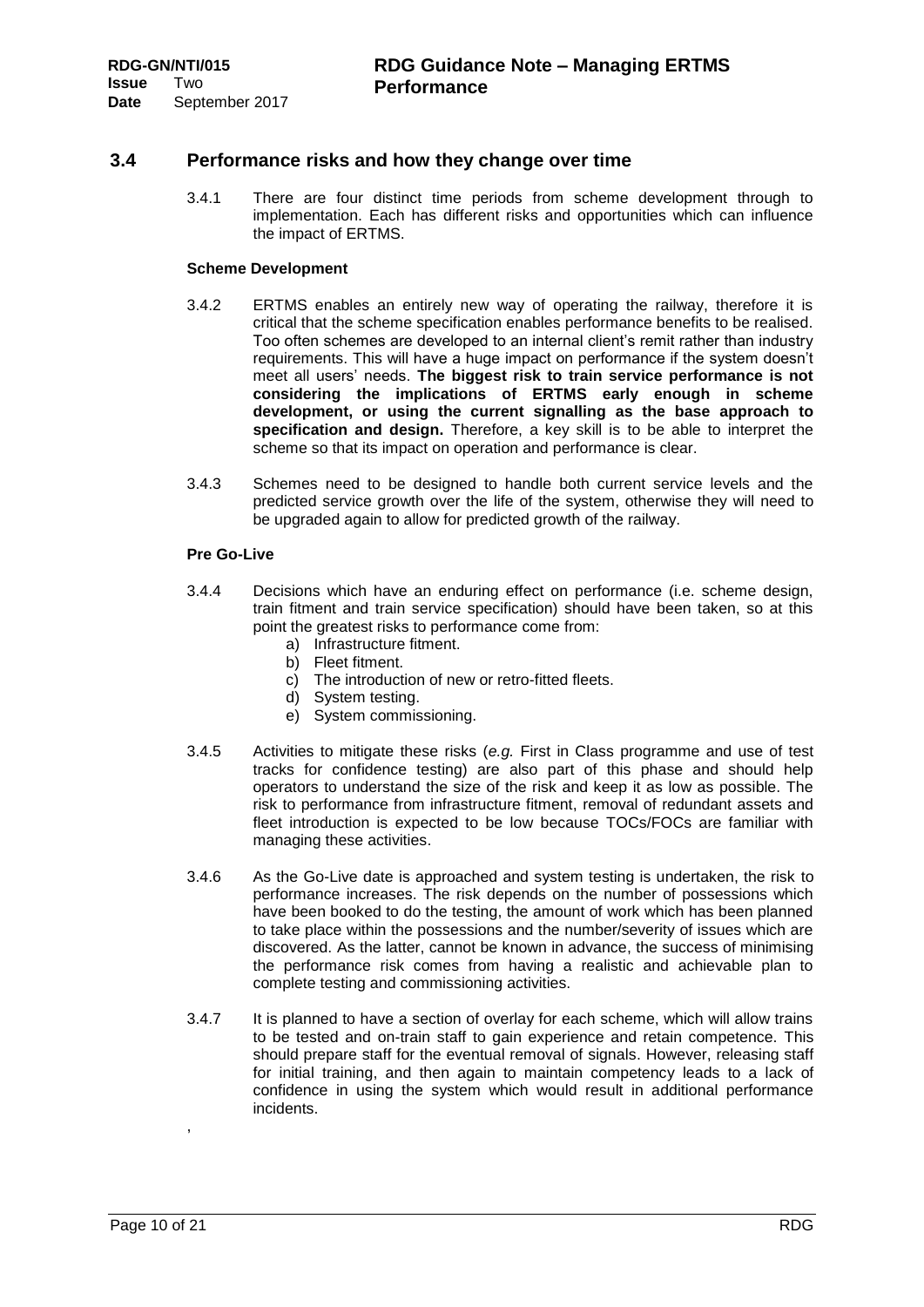### **Go-Live System Infancy**

- 3.4.8 When ERTMS is commissioned, the number of faults and delay incidents is expected to spike as unforeseen issues become apparent. Industry partners must have open and collaborative performance management systems to deal with any issues quickly. The biggest risks to performance during system infancy are:
	- a) Emergent issues (i.e. faults and system glitches which cannot be predicted prior to go-live). It will not always be possible to take specific learning from other deployments (such as the Cambrian implementation), although generic lessons can be learned.
	- b) Issues not being dealt with quickly. If there are more issues than staff can deal with it then attribution staff will not be able to accurately allocate delay and will use 'attribution bin's.
	- c) Staff lack of confidence in using the system and its procedures. This can affect the speed and efficiency of managing incidents.
- 3.4.9 As these issues are identified and fixed, performance will come under control (i.e. fewer issues and less variation) until a steady state is reached.

#### **Business as Usual**

- 3.4.10 By this time performance should be consistent, predictable and at an acceptable level. Most performance issues are expected to come from random failures and human error rather than systematic faults. The exception to this is systematic issues arising from software glitches. These tend to have a long lead time for fixes to be developed, approved and rolled out; they could continue even after performance has broadly come under control<sup>1</sup>. The top risks to performance once Steady State Performance has been reached are:
	- a) Inconsistent application of procedural fixes. If system design issues have been circumvented with operational procedures, there is a real risk that the underlying design cause is never solved and performance becomes reliant on people behaving in a consistent and reliable manner.
	- b) New failure modes being introduced via software. Software upgrades will be a regular feature of systems such as ERTMS. It is important to have a robust system for managing software upgrades to avoid new failure modes, or version control management issues <sup>2</sup>.
	- c) Random equipment failures. Most systematic issues should have been identified and fixed (either by technical or procedural means).
	- d) General complacency with respect to collaborative performance management. After initial collaboration on the new scheme, it is easy to lose focus on performance improvement activities once the project team is no longer involved,
- 3.4.11 See Appendix A for further detail on how performance risks change over time.

## <span id="page-10-0"></span>**3.5 Factors contributing to ERTMS performance issues**

3.5.1 ERTMS is a complex system. When there is an issue with ERTMS performance and reliability, it is important to identify all the factors involved so that the best solution may be found.

 $1$  European involvement regarding legislation can also delay the process for changes to software.

<sup>&</sup>lt;sup>2</sup> This is a key lesson learned from the introduction of GSM-R voice.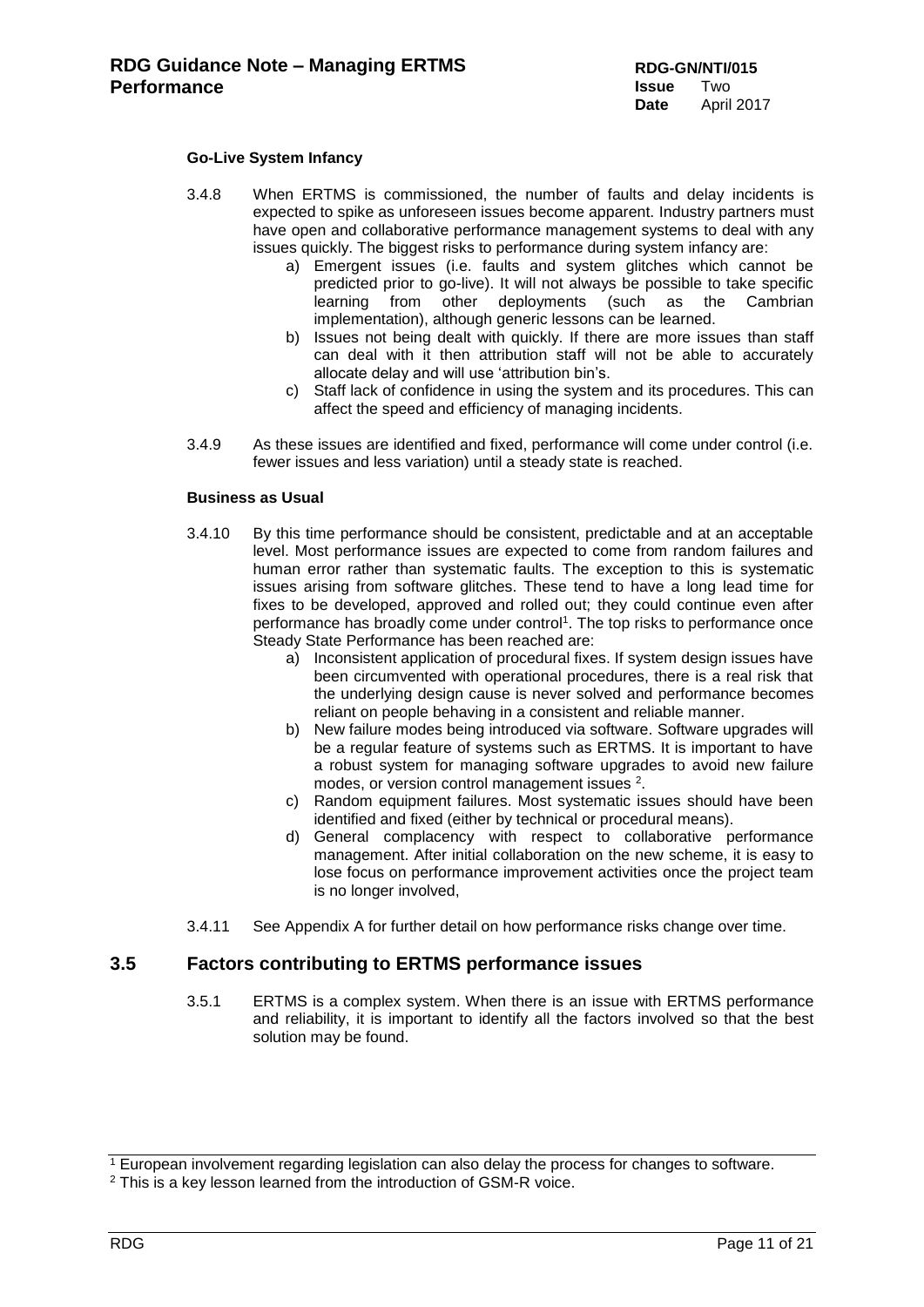- 3.5.2 Equipment (hardware & software) faults
	- a) Random equipment failures
	- b) Systematic equipment failures
	- c) Unintended consequence (i.e. equipment functions as designed but not as required)
	- d) Interface between different parts of the system (e.g. air gap between train and trackside)
	- e) Integration with legacy systems (an issue for retro-fitted stock)
- 3.5.3 Process based issues:
	- a) Process not followed (e.g. train discovered with isolated ETCS equipment when not expected to be isolated)
	- b) Old processes no longer work when applied to the new system
	- c) Lack of process (i.e. no process in place to deal with specific situation)
- 3.5.4 Human factors:
	- a) Lack of knowledge. (i.e. much more complex system with lots of functionality which may not be used very often)
	- b) Genuine mistake
	- c) Deliberate misuse (e.g. DMI damaged, system isolated)
	- d) Over/under reacting to events
	- e) Lack of confidence
	- f) Acclimatisation to new way of working (e.g. Driving to the DMI rather than using route knowledge)
	- g) Competence only held within a small group of staff
- 3.5.5 Environmental issues
	- a) Physical damage caused by the operational environment (e.g. ballast damage)
	- b) Malfunction due to the operational environment (e.g. odometry error caused by wheel slip)
	- c) Vandalism (deliberate third party damage, including cyber-attacks)
	- d) Interference from the operational environment (e.g. weather related interference or interference from external networks).
	- e) Human factors (e.g. the design needs to consider the DMI brightness and reflectiveness).

#### 3.5.6 Operational issues

- a) Timetable delivery (e.g. needing increased time for data entry
- b) Management of the service in normal and degraded operations needs to be considered. This does need to include the policy for signage in signals away deployments.
- c) Can operators use the system as they want to use it?
- d) Increased chance of wrong routing events (drivers no longer have lineside routing information with which to challenge the signaller).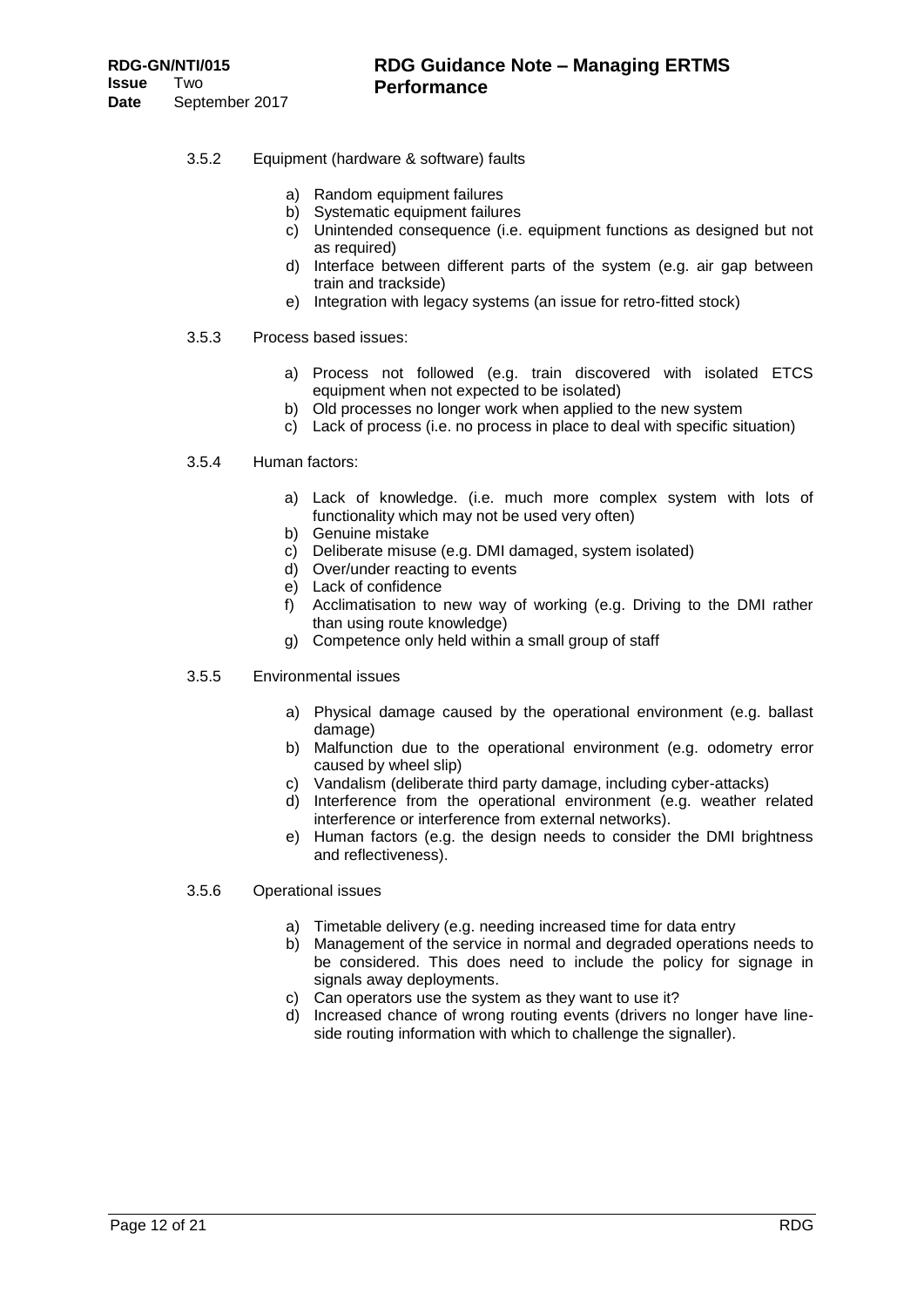## <span id="page-12-0"></span>**3.6 Collaboration and Industry Partners**

- 3.6.1 There are many different teams involved in ensuring ERTMS is reliable and performs well. These teams do not all work towards the same targets or use the same measures to assess performance. It is important to consider what each individual stakeholder deems to be within their area of responsibility, how they measure performance and how this relates to the performance of the system.
- 3.6.2 See Appendix B for more detail on stakeholders, the types of issues within their scope and the measures they will typically use to evaluate performance.
- 3.6.3 Infrastructure Manager (i.e. Network Rail):
	- a) Project Development Team
	- b) Route Performance Team
	- c) Control Staff
	- d) Signalling Staff
	- e) Stoke Technical Engineering Centre (TEC) (GSM-R)
	- f) Depot Maintenance Response Teams
	- g) Time Table Planning Team
- 3.6.4 Railway Undertaking (i.e. TOCs and FOCs):
	- a) Driver & Guard Management Teams
	- b) Performance Management Teams
	- c) Control Staff
	- d) Timetable Planning Team
	- e) Fleet Management Team
- 3.6.5 Vehicle Maintenance Teams N.B. this may or may not be done by the RU depending on the maintenance contract.
- 3.6.6 ETCS Equipment Suppliers:
	- a) ETCS on-board
	- b) ETCS lineside & indoor
- 3.6.7 Rolling Stock Operating Companies (ROSCOs)
- 3.6.8 National Performance Improvement Team (DRACAS) Various industry partners with a stake in ERTMS system performance
- 3.6.9 Other Groups: 3
	- a) Rail Delivery Group (RDG)
	- b) Rail Safety and Standards Board (RSSB)
	- c) Office of Rail and Road (ORR)
	- d) Department for Transport (DfT)

 $\frac{3}{3}$  will not typically be involved in day to day performance management activities, however they do play key roles in specifying and developing the system and ensuring it performs as required.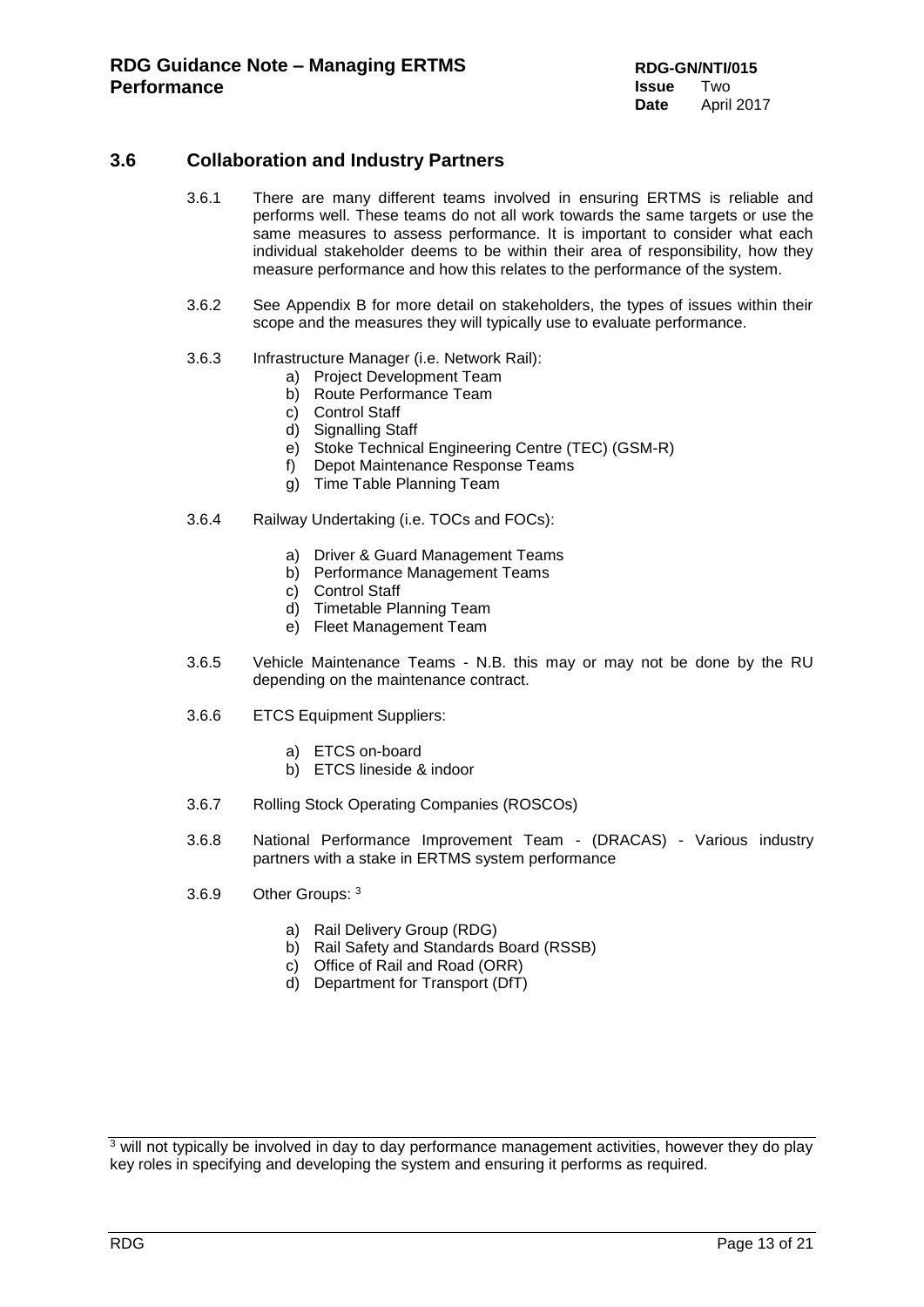## <span id="page-13-0"></span>**3.7 Performance Measures**

- 3.7.1 The rail industry uses many different measures to assess performance. It is important to consider how different stakeholder groups measure performance and what they deem to be within their scope. It is also important to understand how these measures can be used to provide an overall view of system performance from the customer's perspective. Different measures can provide contrary views on whether performance is good or not, so it is important to understand how the measures are derived and what they mean. Commonly used measures include:
	- a) Mean Time Between Service Affecting Failure (MTBSAF).
	- b) Mean Time Between Mission Failure (MTBMF).
	- c) Miles per Technical Incident (MTIN).
	- d) Public Performance Measure (PPM).
	- e) Right time arrival.
	- f) Average Minutes of Lateness (AML).
	- g) Cancellations (including self-caused cancellations).
	- h) Delay minutes (including self-caused delay minutes and subthreshold delay).
	- i) Cancellations and Severe Lateness (CaSL).
	- j) Number of incidents.
	- k) Number of faults.
	- l) Freight Delivery Metric (FDM).
	- m) Passenger time lost (in hours).
- 3.7.2 See Appendix C for definitions of the performance measures.

## <span id="page-13-1"></span>**3.8 ERTMS sub-systems**

- 3.8.1 Many ERTMS sub-systems collect data as part of their routine function. This data can be downloaded to help investigate incidents, although to do this requires specialist systems and knowledge. Prior to go-live, it is important to know who is responsible for downloading and interrogating the data from these systems, what data is provided, how it may be used and whether it is perishable (i.e. is the relevant data overwritten in continued operation; if so it must be downloaded within that time frame). This should form a key part of the DRACAS process. These sub-systems include:
	- a) Operations and Maintenance Terminal Radio Block Centre (RBC).
	- b) Stoke TEC GSM-R logs.
	- c) Juridical Recording Unit (JRU).
	- d) On Train Data Recorder (OTDR).
	- e) Remote Data Downloads from the on-board.
- 3.8.2 ERTMS is a shared system and joint investigation of incidents and issues will be required.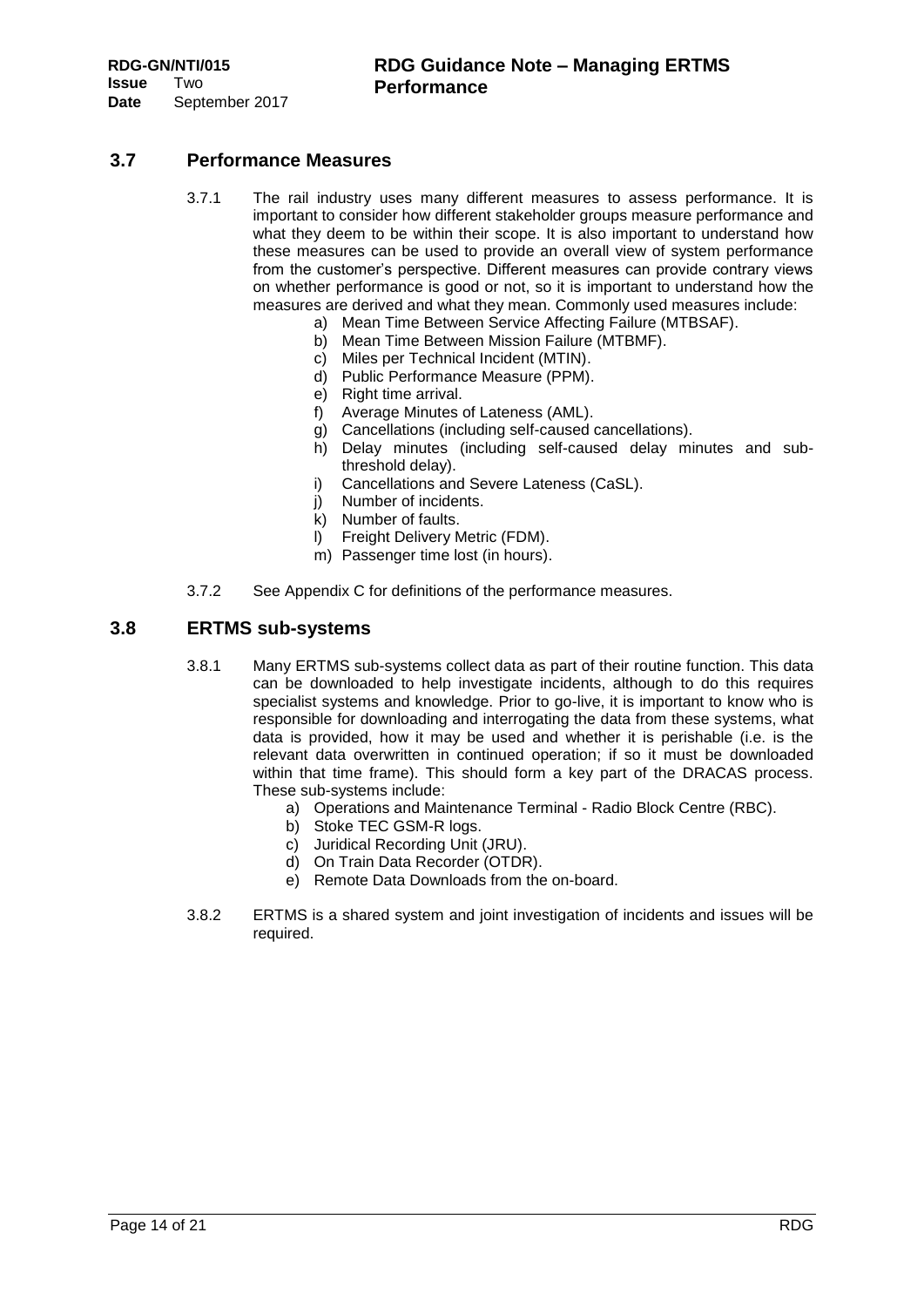## <span id="page-14-0"></span>**3.9 Tools to Aid Performance Management**

3.9.1 There are tools which are being developed to assist the proactive performance management of ERTMS, including:

#### **Performance Forecast Calculator**

3.9.2 This is an Excel based forecast tool designed to provide a quick assessment of the impact ERTMS will have on performance. It was developed to help TOCs and Network Rail performance teams with the yearly performance forecasting process. It is also suitable for use by scheme development and franchise bid teams and can be found on the RSSB website SPARK Rail.

## **Defect Recording and Corrective Action System (DRACAS)**

3.9.3 The DRACAS process is a critical part of ERTMS reliability and performance management and was a key lesson learned from the implementation of GSM-R voice radio. It enables industry partners to work together to identify, diagnose and correct issues which result in suboptimal performance. It also enables the industry to identify ways in which different ERTMS deployments can learn from each other. There is a risk that industry partners treat DRACAS as little more than an asset management system used solely by fleet engineers. To get the most from the DRACAS process, it requires industry partners to be open to new methods of collaborative working and information sharing. DRACAS will also show information on other operators' systems, for better understanding of systemic issues.

#### **ERTMS Incident Resolution Guide (IRG)**

3.9.4 This is a document which is being developed to support the delay attribution process so that teams can quickly attribute and resolve incidents. This was also a lesson learnt from the national implementation of GSM-R voice radio.

## **ERTMS Failure Modes and Effects Analysis (FMEA)**

3.9.5 A generic system FMEA for ERTMS is being developed to provide an understanding of how the system can fail, the symptoms exhibited, the effects of failures and the way in which these failures can be mitigated. This is a critical part of the national DRACAS system as it provides a structure for comparing aspects of different ERTMS deployments regardless of equipment supplier or local deployment decisions.

#### **Remote data download and analysis tools**

3.9.6 This functionality needs to be specified as part of fleet fitment and procurement. However, the ability to download and analyse train data in real time allows for much speedier identification of issues (and their correction) and will help to move towards proactive performance management practices.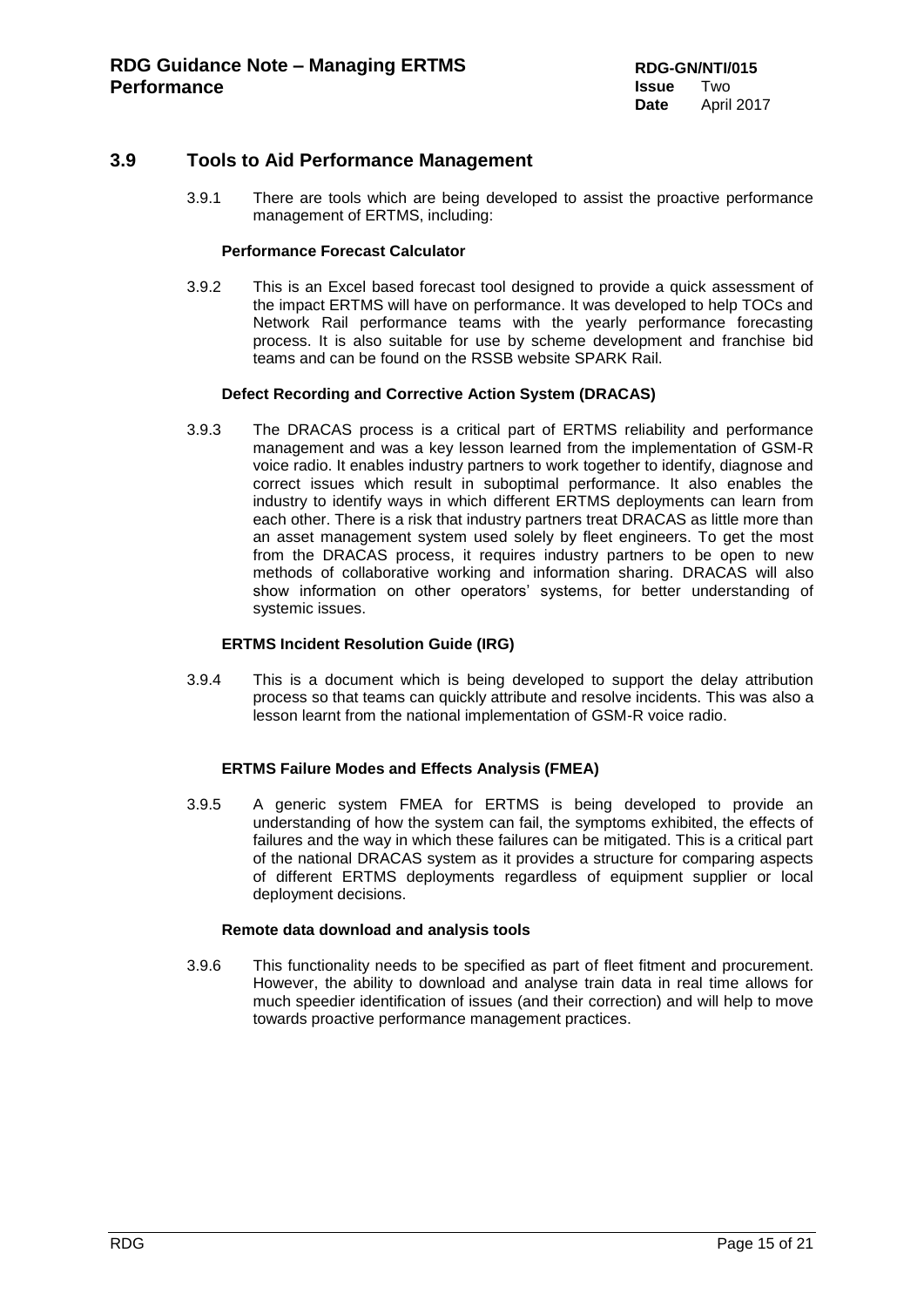## <span id="page-15-0"></span>**Part 4 ERTMS Scheme Performance Management Summary**

## <span id="page-15-1"></span>**4.1 Introduction**

4.1.1 It is critical to understand how train service will be affected by the introduction of ERTMS. The following is an overview of the way in which performance needs to be assessed and the tasks which make up each stage in scheme development and delivery.

## <span id="page-15-2"></span>**4.2 Scheme development**

- 4.2.1 There are clear & measurable targets for ERTMS performance upon delivery. One of the industry business requirements is that performance will not be worse after introducing ERTMS. It is important to be clear about what this really means for each ERTMS scheme in a clear, objective and testable manner.
- 4.2.2 Quantitative performance assessments have been undertaken. These will provide an indicative view on expected performance impact of the basic scheme remit and any additional initiatives which could enhance benefits.
- 4.2.3 Performance modelling has been undertaken to provide a view on service delivery during:
	- a) normal operations
	- b) perturbation
	- c) degraded operations
	- d) emergency operations
- 4.2.4 An assessment has been made as to the scheme's capability of delivering forecasted growth.

## <span id="page-15-3"></span>**4.3 Pre Go-Live**

- 4.3.1 The following activities have been assessed for the risk they pose to service delivery. Mitigating actions have been identified and put in place to minimise any risk from:
	- a) First in Class fitment and Fleet fitment (including confidence building runs at a test track)
	- b) Infrastructure fitment
	- c) Testing and commissioning
	- d) Driver handling and route learning
	- e) Technician knowledge
	- f) Operational staff knowledge
	- g) Real time fault and incident management
	- h) Incident and fault investigation

## <span id="page-15-4"></span>**4.4 Go-Live System Infancy**

- 4.4.1 Additional resources have been identified to support service delivery.
- 4.4.2 It is clear how this resource will work with route teams by bolstering existing teams and creating a temporary ERTMS Infancy management team
- 4.4.3 The national DRACAS is a key feature to managing the reliability and performance of the system and there are clear associated roles and responsibilities.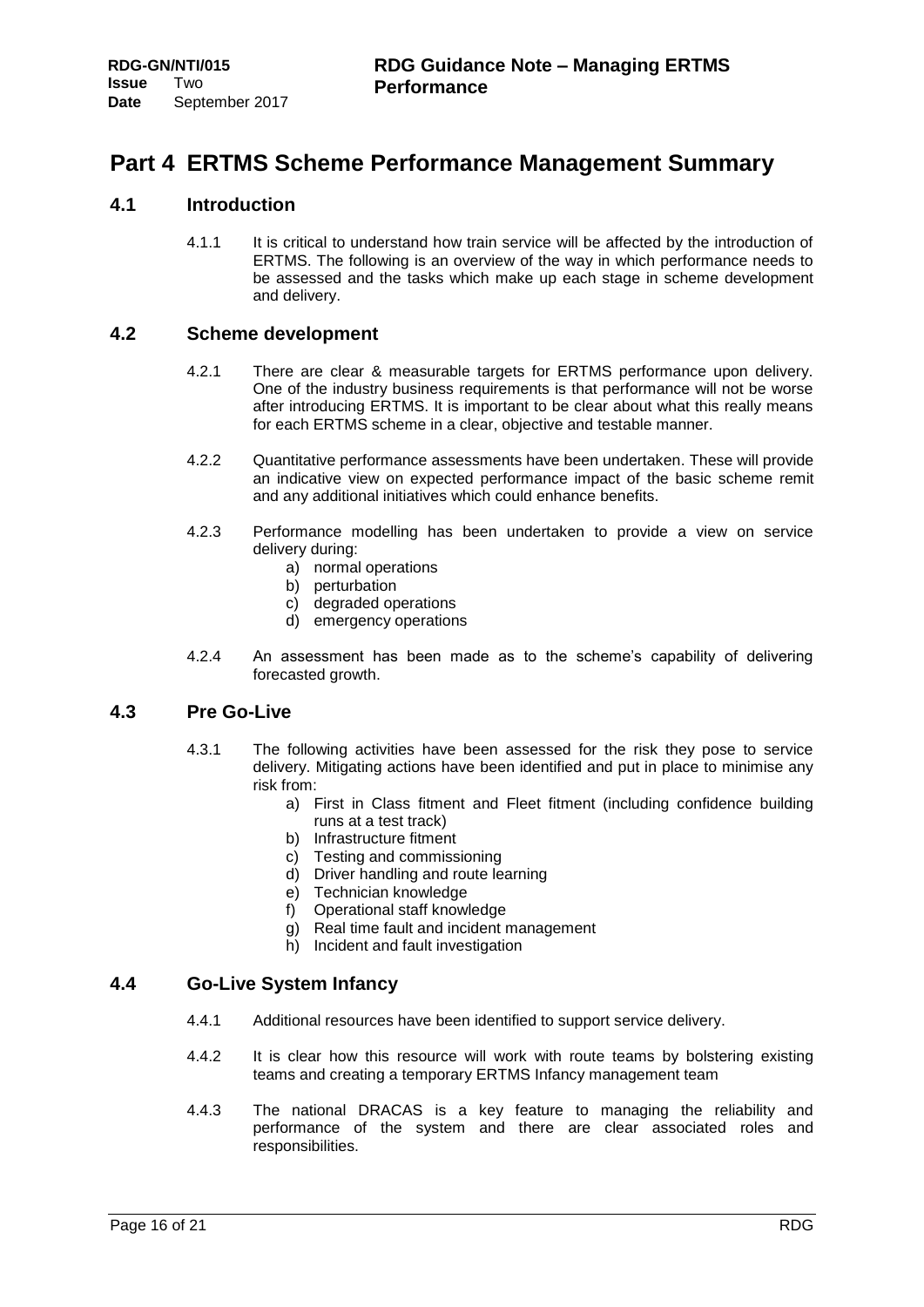- 4.4.4 There are Key Performance Indicators (KPIs) in place to support performance management during System Infancy:
	- Identification of emergent issues, trends, repeat failures, or problem locations
	- Monitoring use of attribution bins & No Fault Found (NFF) or unknown diagnoses
	- Speed of resolution

## <span id="page-16-0"></span>**4.5 Business as Usual**

- 4.5.1 There is clarity with regards to identifying when operations are deemed to have reached steady state, meaning that the System Infancy period has ended.
- 4.5.2 There is a plan to manage the transition from infancy period to steady state (i.e. planned withdrawal of additional resource to ensure BAU processes can sustained).
- 4.5.3 Performance reporting and KPIs have been reviewed to ensure they are appropriate for steady state performance.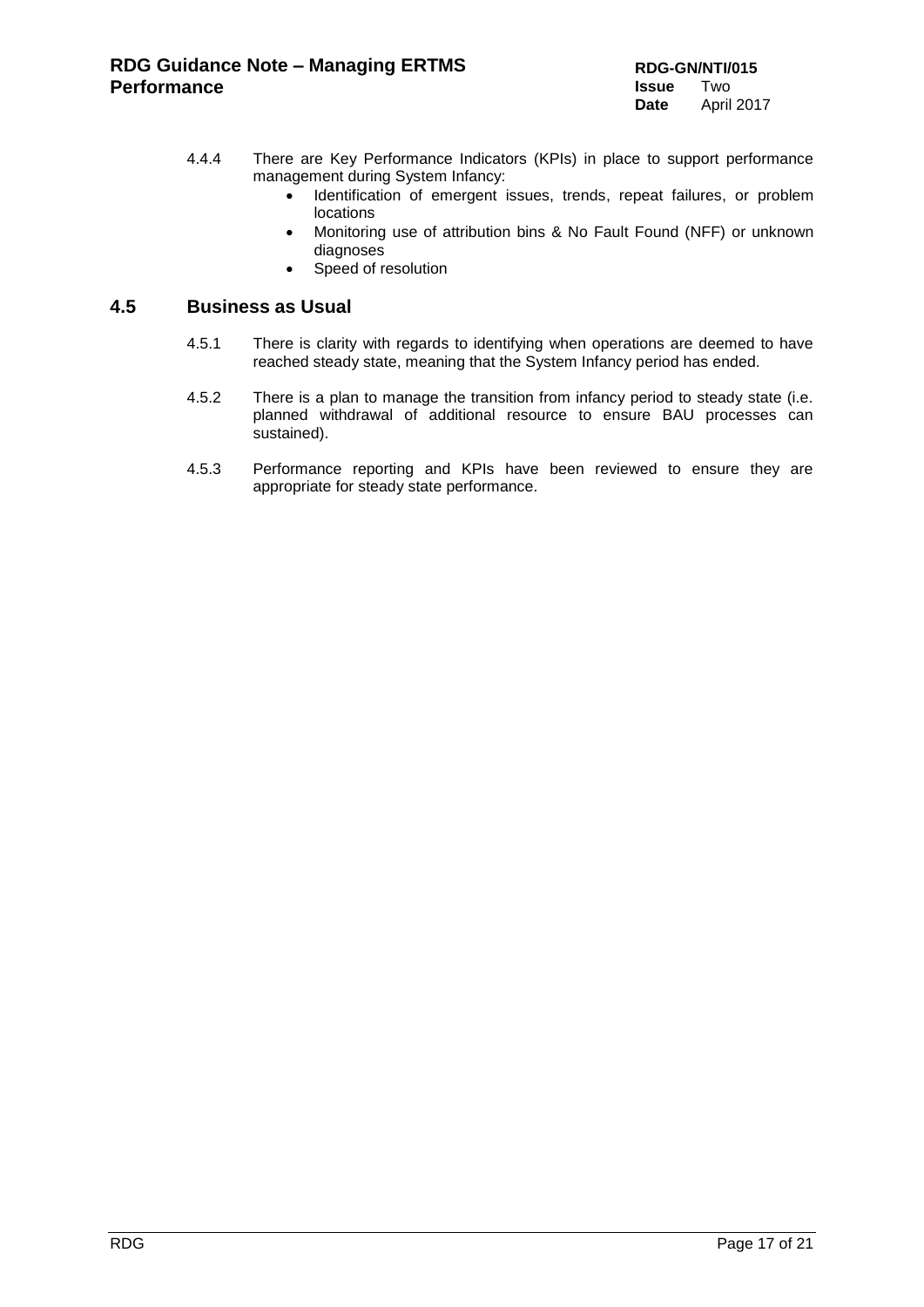September 2017

# **Appendix A – Summary: Performance Risks & How They Change Over Time**

<span id="page-17-0"></span>

|                                  | <b>Pre Go-Live</b>                                                                                                                                                                                                                                                                                                                                                                                                                                                                                                                                                                                                                                                                                                                                                                                                                                                                                                                                                                                                                                                                      |                                                                                                                                                                                                                                                                                                                                                                                                                                                                                                                                                                   | <b>Go-Live System Infancy</b>                                                                                                                                                                                                                                                                                                                                                                                                                                                                                                                                                                                                                                                                                                                                                                                                                                                                                | <b>Go-Live Business as Usual</b>                                                                                                                                                                                                                                                                                                                       |
|----------------------------------|-----------------------------------------------------------------------------------------------------------------------------------------------------------------------------------------------------------------------------------------------------------------------------------------------------------------------------------------------------------------------------------------------------------------------------------------------------------------------------------------------------------------------------------------------------------------------------------------------------------------------------------------------------------------------------------------------------------------------------------------------------------------------------------------------------------------------------------------------------------------------------------------------------------------------------------------------------------------------------------------------------------------------------------------------------------------------------------------|-------------------------------------------------------------------------------------------------------------------------------------------------------------------------------------------------------------------------------------------------------------------------------------------------------------------------------------------------------------------------------------------------------------------------------------------------------------------------------------------------------------------------------------------------------------------|--------------------------------------------------------------------------------------------------------------------------------------------------------------------------------------------------------------------------------------------------------------------------------------------------------------------------------------------------------------------------------------------------------------------------------------------------------------------------------------------------------------------------------------------------------------------------------------------------------------------------------------------------------------------------------------------------------------------------------------------------------------------------------------------------------------------------------------------------------------------------------------------------------------|--------------------------------------------------------------------------------------------------------------------------------------------------------------------------------------------------------------------------------------------------------------------------------------------------------------------------------------------------------|
|                                  | <b>Infrastructure Fitment</b>                                                                                                                                                                                                                                                                                                                                                                                                                                                                                                                                                                                                                                                                                                                                                                                                                                                                                                                                                                                                                                                           | <b>Test &amp; Commission</b>                                                                                                                                                                                                                                                                                                                                                                                                                                                                                                                                      |                                                                                                                                                                                                                                                                                                                                                                                                                                                                                                                                                                                                                                                                                                                                                                                                                                                                                                              |                                                                                                                                                                                                                                                                                                                                                        |
| Route Infrastructure<br>Manager  | The length of this period will depend on:<br>The size of the route to be fitted<br>The complexity of the fitment<br>The number of possessions required<br>The risks to performance are similar to other infrastructure fitment projects.<br>The critical issues are:<br>Possession over-runs<br>Mistakes made during possessions which cause the railway to be<br>handed back in a sub-optimal condition (e.g. handing back with points<br>still clipped)                                                                                                                                                                                                                                                                                                                                                                                                                                                                                                                                                                                                                               | The length of this period is expected to be short when<br>compared to the other periods. Its length will depend<br>on the amount of testing that is required to<br>commission the system (including integration testing<br>with the rolling stock).<br>FiC and RIDC confidence testing and integration<br>trials.                                                                                                                                                                                                                                                 | The infancy period is expected to last<br>between 12 and 20 months (based on the<br>experience of introducing ERTMS on the<br>Cambrian).<br>Performance issues at the start of this<br>period are expected to spike as unforeseen<br>faults become apparent. The number of<br>incidents should reduce as the underlying<br>causes are designed out or overcome<br>through procedural changes.                                                                                                                                                                                                                                                                                                                                                                                                                                                                                                                | The Business as Usual period is<br>reached when performance has<br>reached consistent and predictable<br>levels. Most issues should be random<br>failures rather than systematic issues.<br>Operational issues will predominantly<br>be managed by NR Route or<br>TOC/FOC teams with minimal or no<br>involvement from the project<br>deployment team. |
|                                  | Need for additional possessions (over and above initial plan) to<br>complete required work                                                                                                                                                                                                                                                                                                                                                                                                                                                                                                                                                                                                                                                                                                                                                                                                                                                                                                                                                                                              |                                                                                                                                                                                                                                                                                                                                                                                                                                                                                                                                                                   | The risks to performance during this period                                                                                                                                                                                                                                                                                                                                                                                                                                                                                                                                                                                                                                                                                                                                                                                                                                                                  |                                                                                                                                                                                                                                                                                                                                                        |
| Train / Freight Operator / RoSCO | <b>FiC &amp; Fleet Fitment</b><br>This assumes that retro-fitted fleet will be used as part of the ERTMS<br>deployment.<br>The length of this period and level of impact on performance will depend on:<br>The size of the fleet to be fitted<br>The complexity of the fitment<br>The availability of fleet<br>Availability of cover stock<br>Performance could be affected by the following issues:<br>The performance of the newly fitted ETCS equipment<br>The underlying reliability of the fleet and how fitting ETCS equipment<br>affects this<br>Fleet availability<br>As more trains are fitted with ETCS there is an increased likelihood of the<br>service being affected, however the performance impact during this time is<br>expected to be minimal.<br>Introduction of New (ETCS fitted) Fleet<br>For operators operating with new trains, the risks to performance during this period are comparable those which arise from the<br>introduction of a new fleet. There is an additional risk to performance as integration testing takes place in readiness for Go-Live. | <b>Shadow Running, Driver Familiarisation &amp;</b><br><b>Integration Testing</b><br>NJRP have specified a 12-month shadow running<br>period where retro-fitted ETCS trains can accumulate<br>operational hours for their reliability figures.<br>During this period, there will be some driver<br>familiarisation activity and integration testing.<br>The impact on performance during this period is<br>expected to remain low, only seeing an increase in<br>incidents and delays as driver familiarisation and<br>integration testing activities take place. | are:<br>Unforeseen technical issues becoming<br>apparent (e.g. software glitches or<br>unintended functionality).<br>Unforeseen environmental issues (e.g.<br>interference).<br>Unforeseen operational issues (e.g.<br>operational procedures not working<br>with ETCS fitted trains).<br>Human factors (e.g. problems arising<br>from a lack of confidence in applying<br>new rules and procedures).<br>If there isn't enough capacity to properly<br>investigate incidents and faults, it increases<br>the likelihood of having lots of unexplained<br>or no fault found diagnoses which are more<br>likely to be dealt with through commercial<br>agreements or delay bins rather than by<br>fixing the underlying problem.<br>To keep the impact and duration of the<br>infancy period to a minimum, it is important<br>that incidents and faults are investigated<br>thoroughly and in a timely manner. |                                                                                                                                                                                                                                                                                                                                                        |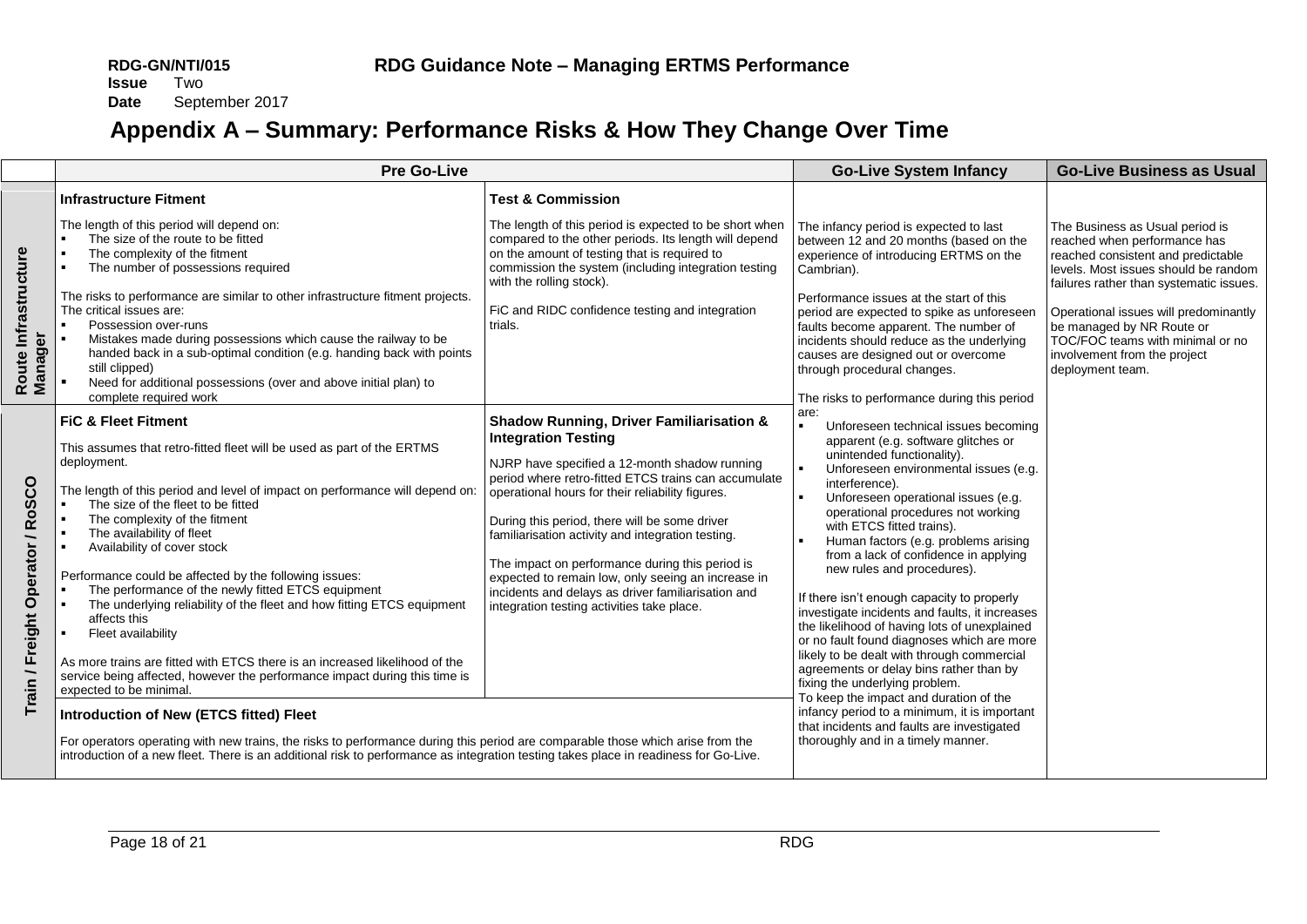# **Appendix B – Stakeholders and their Performance Measures**

<span id="page-18-0"></span>

| <b>Stakeholder</b>                                                                          | <b>Area of Interest</b>                                                                                                                                                     | <b>Measure of Performance</b>                                                                                        |  |  |
|---------------------------------------------------------------------------------------------|-----------------------------------------------------------------------------------------------------------------------------------------------------------------------------|----------------------------------------------------------------------------------------------------------------------|--|--|
| <b>Infrastructure Manager</b>                                                               |                                                                                                                                                                             |                                                                                                                      |  |  |
| Project Deployment Team.                                                                    | Scheme design, performance modelling to support scheme development.                                                                                                         | MTBSAF, MTBF.                                                                                                        |  |  |
| Route Performance Team (including<br>delay attribution).                                    | Overall performance delivery. Forecasting performance, identifying performance improvement initiatives. Attributing<br>delav.                                               | Delay Minutes, Cancellations.                                                                                        |  |  |
| <b>Control Staff</b>                                                                        | Real time incident management & service recovery. VSTP schedules. Fault logging and investigation. Delay incident<br>logging and investigation.                             | Delay Minutes, Cancellations, CaSL                                                                                   |  |  |
| Signalling Staff (including Box<br>Technical Officers).                                     | Routing trains. Applying / removing TSRs. Applying / removing line blocks. Speaking to drivers to do initial incident<br>investigation.                                     | Delay Minutes, Cancellations.                                                                                        |  |  |
| Stoke TEC (GSM-R)                                                                           | GSM-R related issues.                                                                                                                                                       | # Incidents, Delay Minutes                                                                                           |  |  |
| Depot Maintenance Response<br>Teams.                                                        | Managing equipment failures, response, fault repair, diagnosis & logging.                                                                                                   | MTBF, # Faults, associated delay<br>minutes (to some extent).                                                        |  |  |
| Time Table Planning Team.                                                                   | Delays and cancellations due to scheduling errors. Delays and cancellations caused by errors with train planning<br>rules. Validating time tables and train paths.          | Delay Minutes, Cancellations.                                                                                        |  |  |
| <b>Rail Undertaking</b>                                                                     |                                                                                                                                                                             |                                                                                                                      |  |  |
| Driver & Guard Management Teams.                                                            | Human factors how drivers use the system correctly, applying processes correctly, driving style. Changes to<br>dispatch arrangements and management of station dwell.       |                                                                                                                      |  |  |
| Performance Management Teams<br>(including delay attribution).                              | Overall performance delivery. Forecasting performance, identifying performance improvement initiatives. Attributing<br>delay.                                               | Delay Minutes, Cancellations, Self-<br>Caused Cancellations, TOC- on-Self,<br>TOC on other, PPM, right time running. |  |  |
| Control Staff.                                                                              | Real time incident management & service recovery. Fault logging and investigation. Delay incident logging and<br>investigation.                                             | Delay Minutes, Cancellations, PPM                                                                                    |  |  |
| Time Table Planning Team                                                                    | Delays and cancellations due to scheduling errors.                                                                                                                          | Delay Minutes, Cancellations                                                                                         |  |  |
| Vehicle Maintenance Teams<br>(may be different from RU depending<br>on contracts in place). | Availability.<br>Trains undertake routing examinations.<br>Ensuring that there are enough trans available to run the planned service.<br>MTBSAF, MTBMF, Cancellations, MTIN | MTBSAF. MTBMF, MTIN, Cancellations,<br>Delay Minutes.                                                                |  |  |
| <b>Supplier</b>                                                                             |                                                                                                                                                                             |                                                                                                                      |  |  |
| On-board                                                                                    | Technical failures of the on-board equipment.                                                                                                                               | MTBSAF, MTBMF                                                                                                        |  |  |
| Line-side                                                                                   | Technical failures of the line-side equipment.                                                                                                                              | MTBSAF, MTBMF                                                                                                        |  |  |
| <b>National DRACAS Team</b>                                                                 |                                                                                                                                                                             |                                                                                                                      |  |  |
| <b>Industry Partners</b>                                                                    | Whole system performance and reliability.                                                                                                                                   | MTBSAF. MTBMF, Faults, Incidents,<br>SAFs, Delay Minutes.                                                            |  |  |
| <b>RoSCO</b>                                                                                |                                                                                                                                                                             |                                                                                                                      |  |  |
| On-board                                                                                    | Technical failures of the on-board equipment.                                                                                                                               | MTBSAF, MTBMF                                                                                                        |  |  |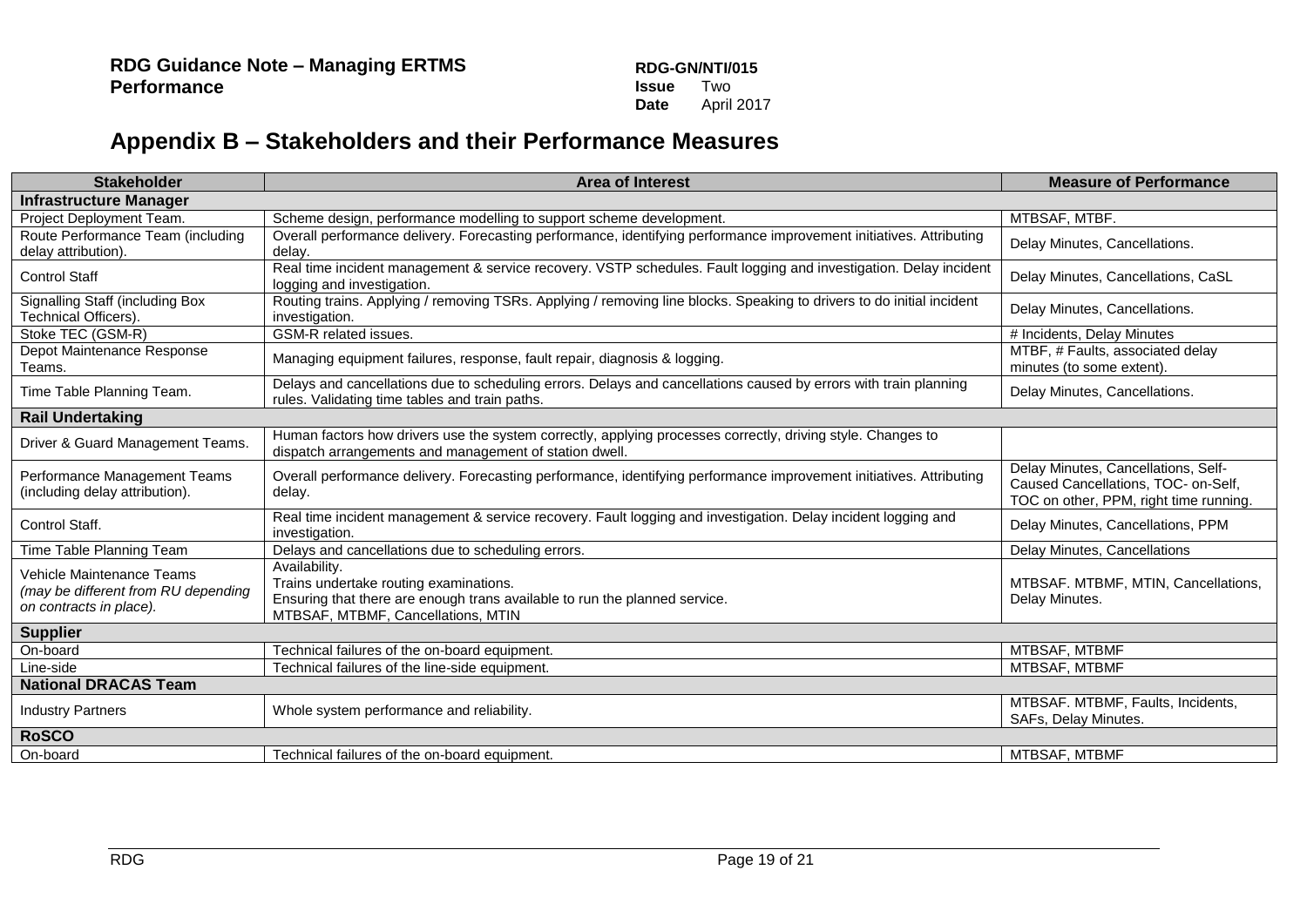# <span id="page-19-0"></span>**Appendix C – Definitions of Performance Measures**

| <b>Measure</b>                                                                      | <b>Definition</b>                                                                                                                                                                                                                                                                                                      | <b>Additional detail</b>                                                                                                                                                                                                                                                                                                                                                                                                                                                                                                                                                                                                             |
|-------------------------------------------------------------------------------------|------------------------------------------------------------------------------------------------------------------------------------------------------------------------------------------------------------------------------------------------------------------------------------------------------------------------|--------------------------------------------------------------------------------------------------------------------------------------------------------------------------------------------------------------------------------------------------------------------------------------------------------------------------------------------------------------------------------------------------------------------------------------------------------------------------------------------------------------------------------------------------------------------------------------------------------------------------------------|
| Mean Time Between Service<br>Affecting Failure (MTBSAF).                            | Cumulative ETCS operational hours divided by<br>the number of Category 2 & 4 events                                                                                                                                                                                                                                    | Operational hours: The time that the on-board ETCS<br>equipment is turned on (for passenger services) or the<br>time while the locomotive engine is running or the<br>pantograph is connected to the catenary and the cab<br>is active/live (controller away from OFF position) (for<br>freight services).<br>Category 2 event: an in-service failure which causes<br>delay.<br>Category 4 event: a failure during train preparation                                                                                                                                                                                                 |
| Mean Time Between Mission<br>Failure (MTBMF).                                       | Cumulative ETCS operational hours divided by the<br>number of Category 3 & 5 events                                                                                                                                                                                                                                    | which causes delay.<br>Category 3 event: an in-service failure which causes a<br>cancellation or necessitates a unit/loco swap to run the<br>service.<br>Category 5 event: a failure during train preparation<br>which causes a cancellation or necessitates a<br>unit/loco swap to run the service.                                                                                                                                                                                                                                                                                                                                 |
| Miles per Technical Incident<br>(MTIN).                                             | 'A measure of the engineering reliability of trains<br>expressed as the average mileage between incidents and<br>reported for individual fleets."                                                                                                                                                                      | For further information refer to The Twenty Point Plan.                                                                                                                                                                                                                                                                                                                                                                                                                                                                                                                                                                              |
| <b>Public Performance Measure</b><br>(PPM).                                         | 'The percentage of trains which arrive at their terminating<br>station on time. It combines figures for punctuality and<br>reliability into a single performance measure. '                                                                                                                                            | PPM measures the performance of individual trains<br>advertised as passenger services against their<br>planned timetable as agreed between the operator<br>and Network Rail at 22:00 the night before. A train is<br>defined as on time if it arrives at the destination within<br>five minutes (i.e. 4 minutes 59 seconds or less) of the<br>planned arrival time for London and South East or<br>regional services, or 10 minutes (i.e. 9 minutes 59<br>seconds or less) for long distance services. Where a<br>train fails to run its entire planned route calling at all<br>timetabled stations, it will count as a PPM failure. |
| Cancellations (including self-<br>caused cancellations).                            | Where a train service in the timetable cannot be run.                                                                                                                                                                                                                                                                  | This can also include part cancellations where the<br>train terminates short (known as a Pine) or starts<br>before its first station stop (known as a Calvin)                                                                                                                                                                                                                                                                                                                                                                                                                                                                        |
| Delay minutes (including self-<br>caused delay minutes and sub-<br>threshold delay) | When a train loses 3 (or more) minutes in a predefined<br>section of track known as a TRUST section. Sub<br>threshold delays are When a train loses time which is less<br>than 3 minutes in a predefined section of track known as<br>a TRUST section                                                                  | Network Rail caused delays: as well as infrastructure<br>faults this figure includes external factors such as<br>weather, trespass, vandalism, cable theft and<br>fatalities which account for approximately 33% of the<br>delays attributed to TOCs and 20% of all national<br>delays.<br>Self-caused delays: delays to a passenger train<br>operating company's services that are caused by that<br>company.<br>Caused by other train operators: delays to a<br>passenger train operators services that are caused by<br>another train company.                                                                                    |
| <b>Cancellation and Significant</b><br>Lateness (CaSL).                             | A train is considered a CASL failure if:<br>It is cancelled at origin.<br>٠<br>It is cancelled on route.<br>٠<br>The originating station is changed.<br>٠<br>It fails to make a scheduled stop at a station.<br>٠<br>It is significantly late (i.e. it arrives at its terminating<br>station 30 minutes or more late). |                                                                                                                                                                                                                                                                                                                                                                                                                                                                                                                                                                                                                                      |
| Right time arrival                                                                  | 'The percentage of all planned station stops that occur<br>early or within 1 minute of the booked time stated in the<br>public timetable. This will be measured at all station stops<br>covered by TRUST with each station call having equal<br>weighting.                                                             |                                                                                                                                                                                                                                                                                                                                                                                                                                                                                                                                                                                                                                      |
| Incidents                                                                           | When a train loses 3 (or more) minutes in a predefined<br>section of track known as a TRUST section or where a<br>train is cancelled or terminated short                                                                                                                                                               |                                                                                                                                                                                                                                                                                                                                                                                                                                                                                                                                                                                                                                      |
| Faults                                                                              | Equipment failure                                                                                                                                                                                                                                                                                                      |                                                                                                                                                                                                                                                                                                                                                                                                                                                                                                                                                                                                                                      |
| Service Affecting Failure                                                           | Failure of the equipment where the train service is delayed<br>by at least 3 minutes.                                                                                                                                                                                                                                  |                                                                                                                                                                                                                                                                                                                                                                                                                                                                                                                                                                                                                                      |